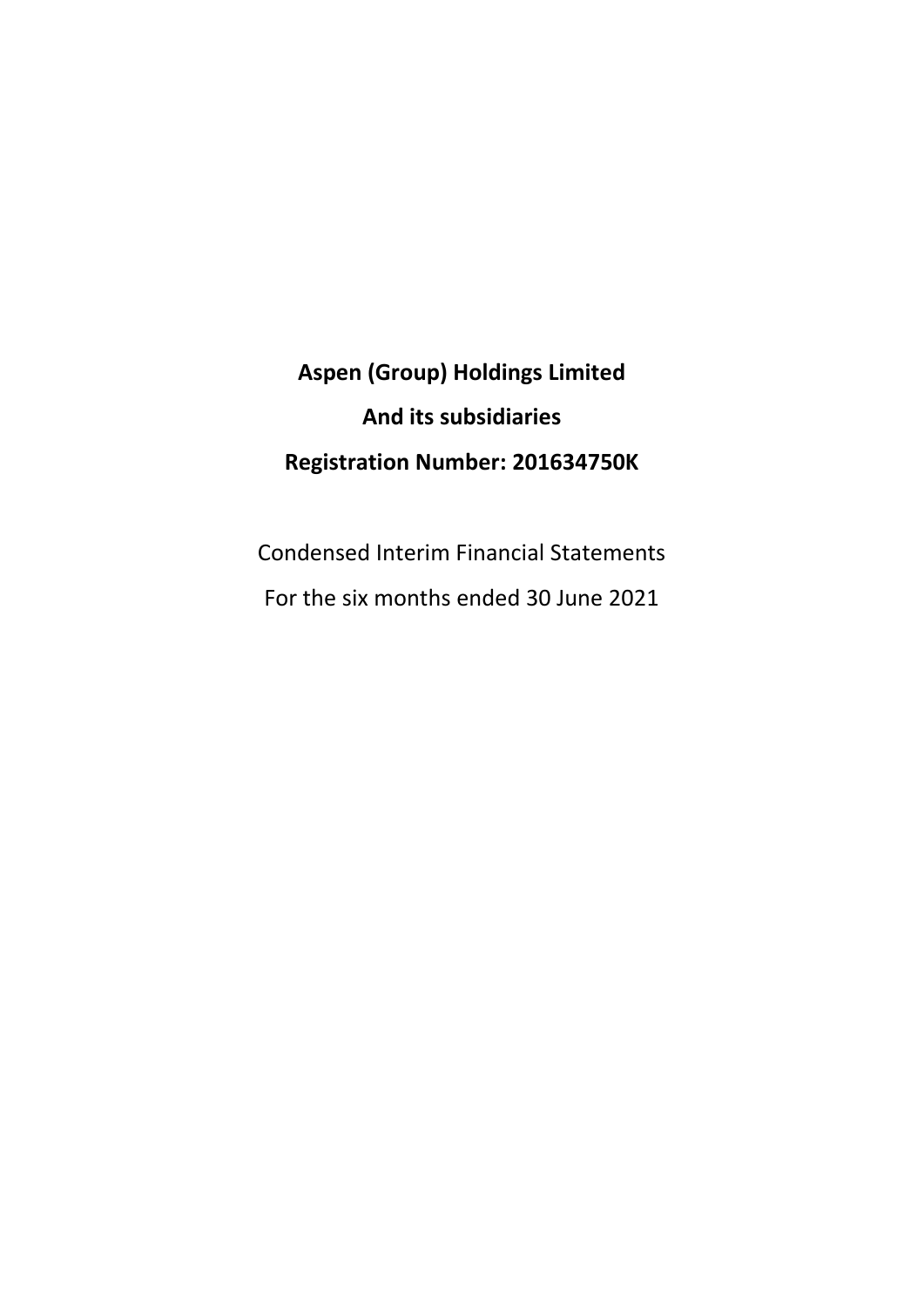|    | <b>Table of Contents</b>                                                                        | Page |
|----|-------------------------------------------------------------------------------------------------|------|
|    | A. Condensed interim consolidated statement of profit or loss and other<br>comprehensive income | 1    |
|    | B. Condensed interim statements of financial position                                           | 2    |
|    | C. Condensed interim statements of changes in equity                                            | 3    |
|    | D. Condensed interim consolidated statement of cash flows                                       | 5    |
| Е. | Notes to the condensed interim consolidated financial statements                                | 7    |
| F. | Other information required by Listing Rule Appendix 7.2                                         | 22   |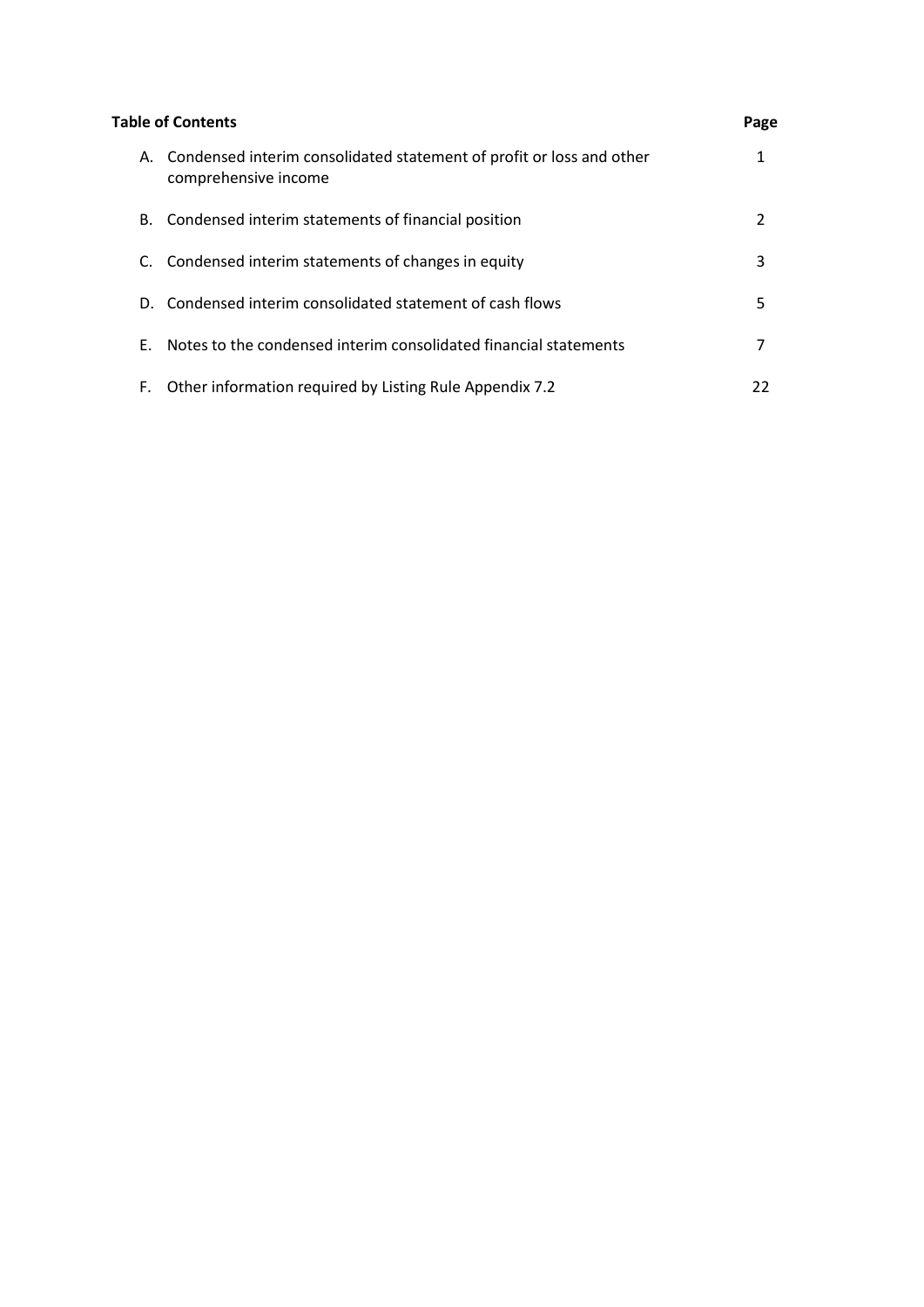**A. Condensed interim consolidated statement of profit or loss and other comprehensive income**

|                                                            | Group          |                  |                  |          |  |
|------------------------------------------------------------|----------------|------------------|------------------|----------|--|
|                                                            | 6 months ended |                  |                  | %        |  |
|                                                            | <b>Note</b>    | 30.06.21         | 30.06.20         | Change   |  |
|                                                            |                | <b>Unaudited</b> | <b>Unaudited</b> |          |  |
|                                                            |                | <b>RM'000</b>    | <b>RM'000</b>    |          |  |
| Revenue                                                    | 4              | 122,700          | 108,162          | 13       |  |
| Cost of sales                                              |                | (101, 232)       | (88, 790)        | 14       |  |
| <b>Gross profit</b>                                        |                | 21,468           | 19,372           | 11       |  |
| Other income                                               |                | 1,273            | 1,335            | (5)      |  |
| Administrative expenses                                    |                | (30, 327)        | (24, 565)        | 23       |  |
| Selling and distribution expenses                          |                | (6,859)          | (3,054)          | 125      |  |
| Other operating expenses                                   |                | (1,078)          | (2,069)          | (48)     |  |
| <b>Results from operating activities</b>                   |                | (15, 523)        | (8,981)          | 73       |  |
| Finance income                                             |                | 113              | 1,069            | (89)     |  |
| Finance costs                                              |                | (2, 171)         | (3,748)          | (42)     |  |
| <b>Net finance costs</b>                                   |                | (2,058)          | (2,679)          | (23)     |  |
| Share of results of equity-accounted investees, net of tax |                | (1,202)          | (547)            | 120      |  |
| Loss before tax                                            | 6              | (18, 783)        | (12, 207)        | 54       |  |
| Tax expense                                                | $\overline{7}$ | (1,689)          | (836)            | 102      |  |
| Loss for the period                                        |                | (20, 472)        | (13,043)         | 57       |  |
| Other comprehensive income, net of tax                     |                |                  |                  |          |  |
| Items that are or may be reclassified subsequently to      |                |                  |                  |          |  |
| profit or loss                                             |                |                  |                  |          |  |
| Foreign currency translation differences for foreign       |                |                  |                  |          |  |
| operations                                                 |                | 129              | (8)              | (1,713)  |  |
| Other comprehensive income, net of tax                     |                | 129              | (8)              | (1, 713) |  |
| Total comprehensive loss for the period                    |                | (20, 343)        | (13,051)         | 56       |  |
| Loss for the period attributable to:                       |                |                  |                  |          |  |
| Owners of the Company                                      |                | (16, 169)        | (12, 655)        | 28       |  |
| Non-controlling interests                                  |                | (4, 303)         | (388)            | 1,009    |  |
|                                                            |                | (20, 472)        | (13, 043)        | 57       |  |
| Total comprehensive loss for the period attributable to:   |                |                  |                  |          |  |
| Owners of the Company                                      |                | (16,040)         | (12, 663)        | 27       |  |
| Non-controlling interests                                  |                | (4, 303)         | (388)            | 1,009    |  |
|                                                            |                | (20, 343)        | (13,051)         | 56       |  |
| Earnings per share (cents)                                 |                |                  |                  |          |  |
| <b>Basic</b>                                               | 9              | (1.49)           | (1.29)           |          |  |
| Diluted                                                    | 9              | (1.49)           | (1.29)           |          |  |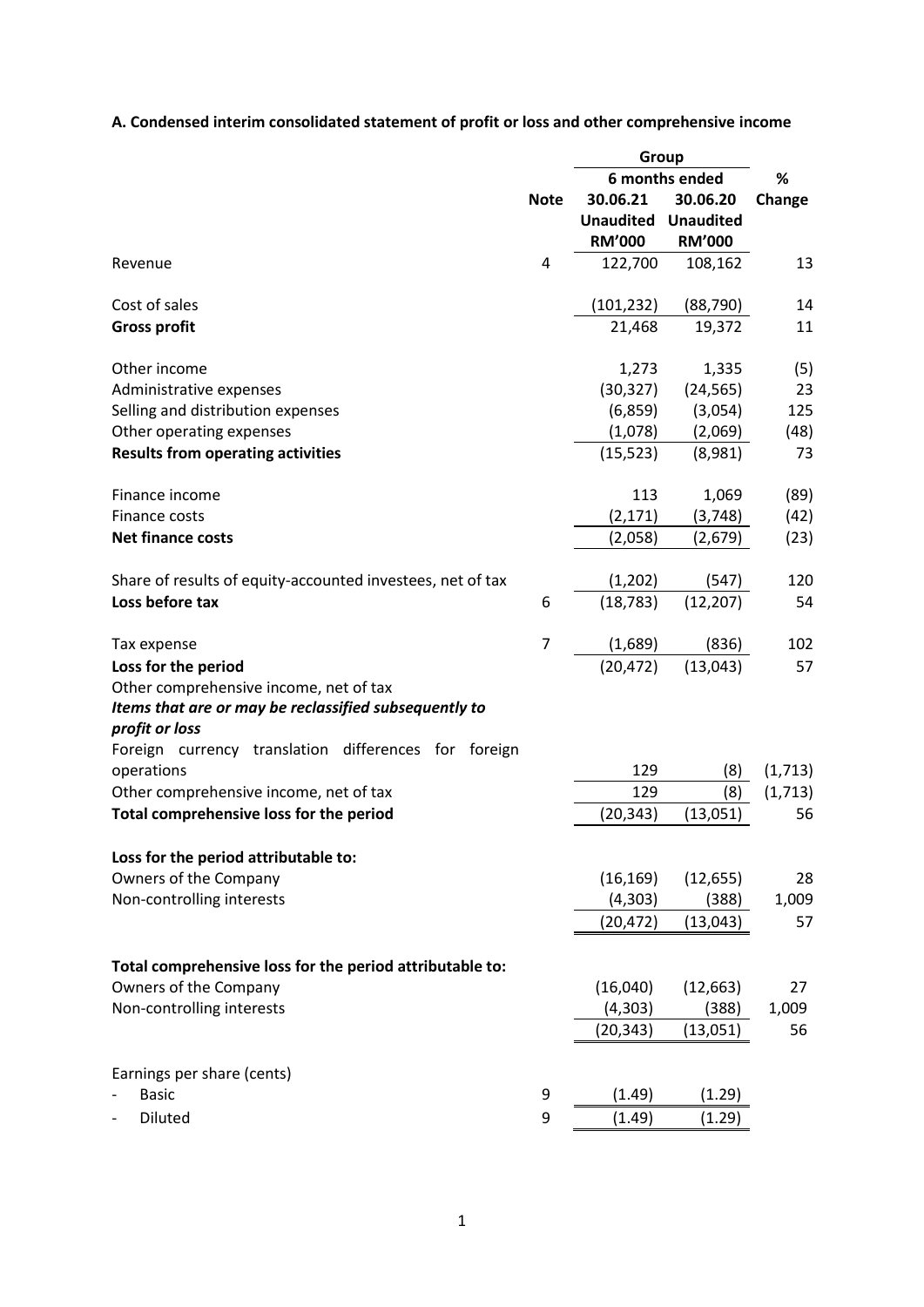## **B. Condensed interim statements of financial position**

|                                      |             | Group            |                |                  | Company        |  |
|--------------------------------------|-------------|------------------|----------------|------------------|----------------|--|
|                                      | <b>Note</b> | 30.06.21         | 31.12.20       | 30.06.21         | 31.12.20       |  |
|                                      |             | <b>Unaudited</b> | <b>Audited</b> | <b>Unaudited</b> | <b>Audited</b> |  |
|                                      |             | <b>RM'000</b>    | <b>RM'000</b>  | <b>RM'000</b>    | <b>RM'000</b>  |  |
| <b>Non-current assets</b>            |             |                  |                |                  |                |  |
| Property, plant and equipment        | 11          | 390,101          | 236,773        |                  |                |  |
| Intangible assets                    | 12          | 1,918            | 1,807          |                  |                |  |
| <b>Subsidiaries</b>                  |             |                  |                | 223,632          | 217,970        |  |
| Associates                           | 13          | 161,195          | 147,156        |                  |                |  |
| Development properties               |             | 372,505          | 368,657        |                  |                |  |
| Trade and other receivables          |             | 6,728            | 20,833         |                  |                |  |
| Deferred tax assets                  |             | 10,248           | 10,620         |                  |                |  |
|                                      |             | 942,695          | 785,846        | 223,632          | 217,970        |  |
| <b>Current assets</b>                |             |                  |                |                  |                |  |
| Development properties               |             | 544,530          | 514,519        |                  |                |  |
| Contract costs                       |             | 17,445           | 11,966         |                  |                |  |
| Contract assets                      |             | 6,908            | 97,148         |                  |                |  |
| Tax recoverables                     |             | 8,500            | 6,125          |                  |                |  |
| Inventories                          |             | 16,769           | 17,799         |                  |                |  |
| Trade and other receivables          |             | 80,418           | 49,722         | 109,487          | 91,472         |  |
| Cash and cash equivalents            |             | 68,064           | 86,565         | 107              | 29,148         |  |
|                                      |             | 742,634          | 783,844        | 109,594          | 120,620        |  |
| <b>Total assets</b>                  |             | 1,685,329        | 1,569,690      | 333,226          | 338,590        |  |
|                                      |             |                  |                |                  |                |  |
| <b>Current liabilities</b>           |             |                  |                |                  |                |  |
| Loans and borrowings                 | 14          | 155,246          | 160,692        | 24,912           | 28,091         |  |
| Trade and other payables             |             | 434,950          | 304,511        | 2,899            | 2,792          |  |
| <b>Contract liabilities</b>          |             | 30,525           | 2,434          |                  |                |  |
| <b>Current tax liabilities</b>       |             | 129              | 2,752          |                  |                |  |
|                                      |             | 620,850          | 470,389        | 27,811           | 30,883         |  |
| <b>Non-current liabilities</b>       |             |                  |                |                  |                |  |
| Loans and borrowings                 | 14          | 308,158          | 335,690        |                  |                |  |
| Trade and other payables             |             | 122,195          | 124,771        |                  |                |  |
| Deferred tax liabilities             |             | 10,618           | 10,781         |                  |                |  |
|                                      |             | 440,971          | 471,242        |                  |                |  |
| <b>Total liabilities</b>             |             | 1,061,821        | 941,631        | 27,811           | 30,883         |  |
|                                      |             |                  |                |                  |                |  |
| <b>Equity</b>                        |             |                  |                |                  |                |  |
| Share capital                        | 15          | 316,786          | 316,786        | 316,786          | 316,786        |  |
| Reserves                             |             | 233,457          | 249,497        | (11, 371)        | (9,079)        |  |
| Equity attributable to owners of the |             |                  |                |                  |                |  |
| Company                              |             | 550,243          | 566,283        | 305,415          | 307,707        |  |
| Non-controlling interests            |             | 73,265           | 61,776         |                  |                |  |
| <b>Total equity</b>                  |             | 623,508          | 628,059        | 305,415          | 307,707        |  |
| <b>Total equity and liabilities</b>  |             | 1,685,329        | 1,569,690      | 333,226          | 338,590        |  |
|                                      |             |                  |                |                  |                |  |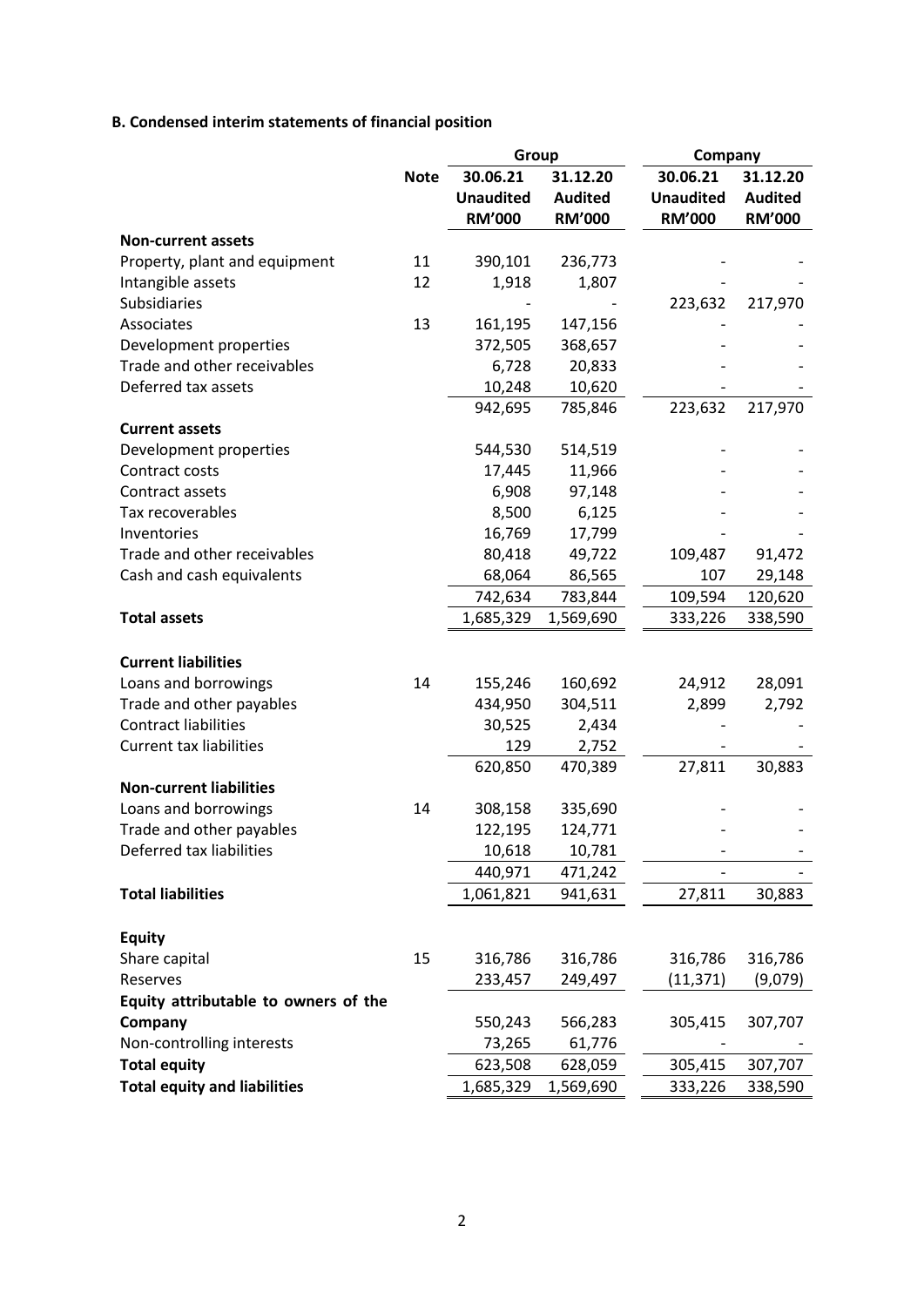## **C. Condensed interim statements of changes in equity**

|                                           |                          |                          | <b>Reserve</b>          |                          |                           |                               | Non-                       |                         |
|-------------------------------------------|--------------------------|--------------------------|-------------------------|--------------------------|---------------------------|-------------------------------|----------------------------|-------------------------|
|                                           | <b>Share</b>             | <b>Translation</b>       | for own                 | <b>Merger</b>            | Retained                  |                               | controlling                | <b>Total</b>            |
|                                           | capital                  | reserve                  | shares                  | reserve                  | earnings                  | <b>Total</b>                  | interests                  | equity                  |
| Group                                     | <b>RM'000</b>            | <b>RM'000</b>            | <b>RM'000</b>           | <b>RM'000</b>            | <b>RM'000</b>             | <b>RM'000</b>                 | <b>RM'000</b>              | <b>RM'000</b>           |
| At 1 January 2021                         | 316,786                  | (30)                     | (21)                    | 37,442                   | 212,106                   | 566,283                       | 61,776                     | 628,059                 |
| Loss for the year                         |                          |                          |                         | $\qquad \qquad$          | (16, 169)                 | (16, 169)                     | (4,303)                    | (20, 472)               |
| Other comprehensive income, net of tax    |                          | 129                      |                         | $\overline{\phantom{a}}$ |                           | 129                           |                            | 129                     |
| Total comprehensive income for the period |                          | 129                      |                         | $\overline{\phantom{a}}$ | (16, 169)                 | (16,040)                      | (4, 303)                   | (20, 343)               |
| Issuance of redeemable convertible        |                          |                          |                         |                          |                           |                               |                            |                         |
| preference shares                         |                          |                          |                         |                          |                           |                               | 15,792                     | 15,792                  |
| At 30 June 2021                           | 316,786                  | 99                       | (21)                    | 37,442                   | 195,937                   | 550,243                       | 73,265                     | 623,508                 |
|                                           |                          |                          | <b>Reserve</b>          |                          |                           |                               | Non-                       |                         |
|                                           | <b>Share</b>             | <b>Translation</b>       | for own                 | <b>Merger</b>            | <b>Retained</b>           |                               | controlling                | <b>Total</b>            |
| Group                                     | capital<br><b>RM'000</b> | reserve<br><b>RM'000</b> | shares<br><b>RM'000</b> | reserve<br><b>RM'000</b> | earnings<br><b>RM'000</b> | <b>Total</b><br><b>RM'000</b> | interests<br><b>RM'000</b> | equity<br><b>RM'000</b> |
| At 1 January 2020 (restated)              | 237,241                  | (11)                     | (21)                    | 37,442                   | 140,922                   | 415,573                       | 55,711                     | 471,284                 |
| Loss for the year                         |                          |                          |                         |                          | (12, 655)                 | (12, 655)                     | (388)                      | (13,043)                |
| Other comprehensive income, net of tax    |                          | (8)                      |                         |                          |                           | (8)                           |                            | (8)                     |
| Total comprehensive income for the period |                          | (8)                      |                         | $\overline{\phantom{a}}$ | (12, 655)                 | (12, 663)                     | (388)                      | (13,051)                |
| Issuance of scrip dividend                |                          |                          |                         |                          |                           |                               |                            |                         |
|                                           | 7,350                    |                          |                         |                          | (1, 547)                  | 5,803                         |                            | 5,803                   |
| At 30 June 2020 (restated)                | 244,591                  | (19)                     | (21)                    | 37,442                   | 126,720                   | 408,713                       | 55,323                     | 464,036                 |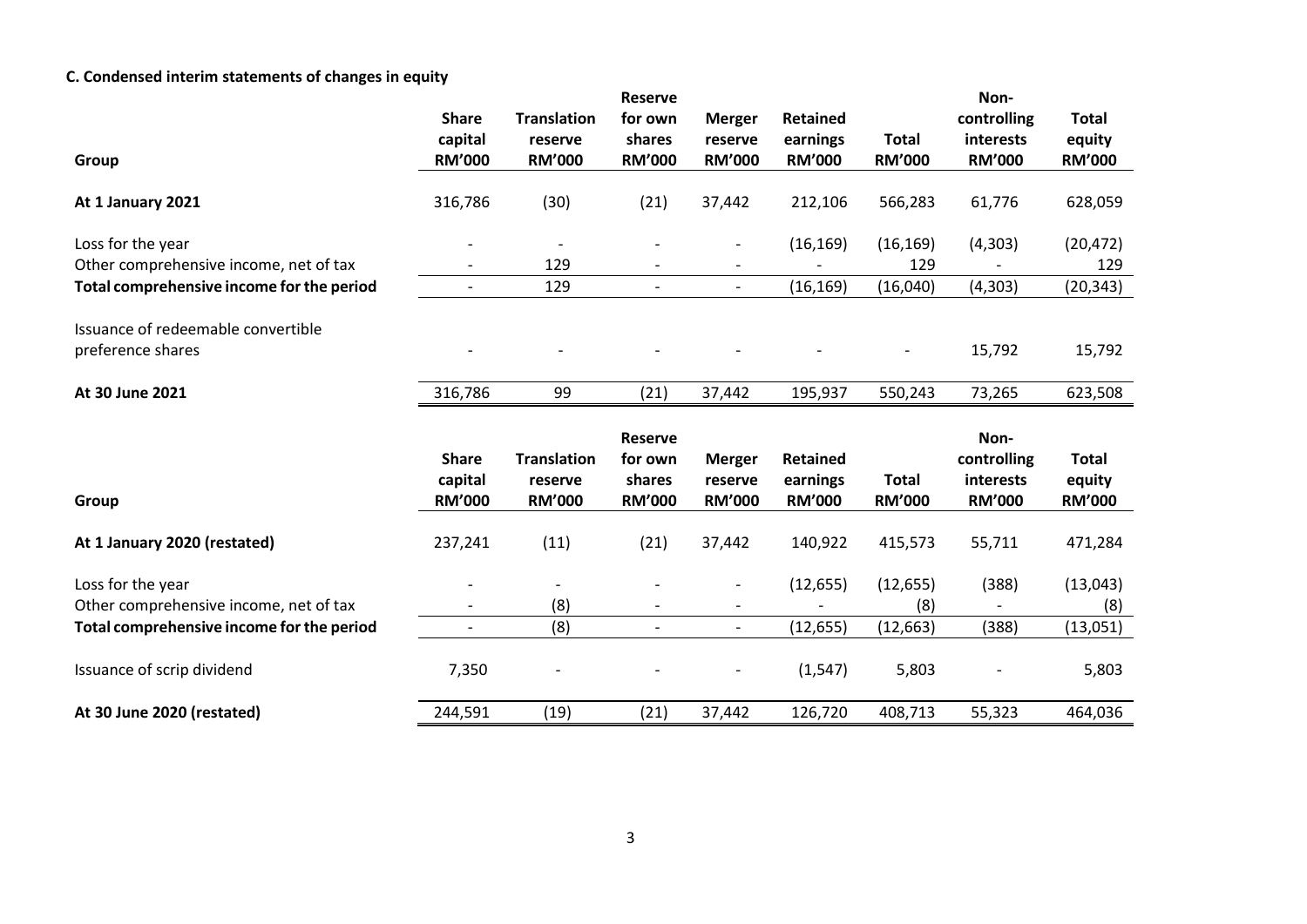# **C. Condensed interim statements of changes in equity (cont'd)**

| Company                                 | Share capital<br><b>RM'000</b> | Reserve for<br>own shares<br><b>RM'000</b> | <b>Retained losses</b><br><b>RM'000</b> | <b>Total equity</b><br><b>RM'000</b> |
|-----------------------------------------|--------------------------------|--------------------------------------------|-----------------------------------------|--------------------------------------|
| At 1 January 2021                       | 316,786                        | (21)                                       | (9,058)                                 | 307,707                              |
| Total comprehensive loss for the period | $\overline{\phantom{a}}$       | $\overline{\phantom{0}}$                   | (2, 292)                                | (2, 292)                             |
| At 30 June 2021                         | 316,786                        | (21)                                       | (11,350)                                | 305,415                              |

| Company                                                               | Share capital<br><b>RM'000</b>    | Reserve for<br>own shares<br><b>RM'000</b> | Retained<br>earnings/(losses)<br><b>RM'000</b> | <b>Total equity</b><br><b>RM'000</b> |
|-----------------------------------------------------------------------|-----------------------------------|--------------------------------------------|------------------------------------------------|--------------------------------------|
| At 1 January 2020                                                     | 237,241                           | (21)                                       | 1,406                                          | 238,626                              |
| Issuance of scrip dividend<br>Total comprehensive loss for the period | 7,350<br>$\overline{\phantom{0}}$ | $\overline{\phantom{0}}$                   | (1, 547)<br>(6, 434)                           | 5,803<br>(6, 434)                    |
| At 30 June 2020                                                       | 244,591                           | (21)                                       | (6, 575)                                       | 237,995                              |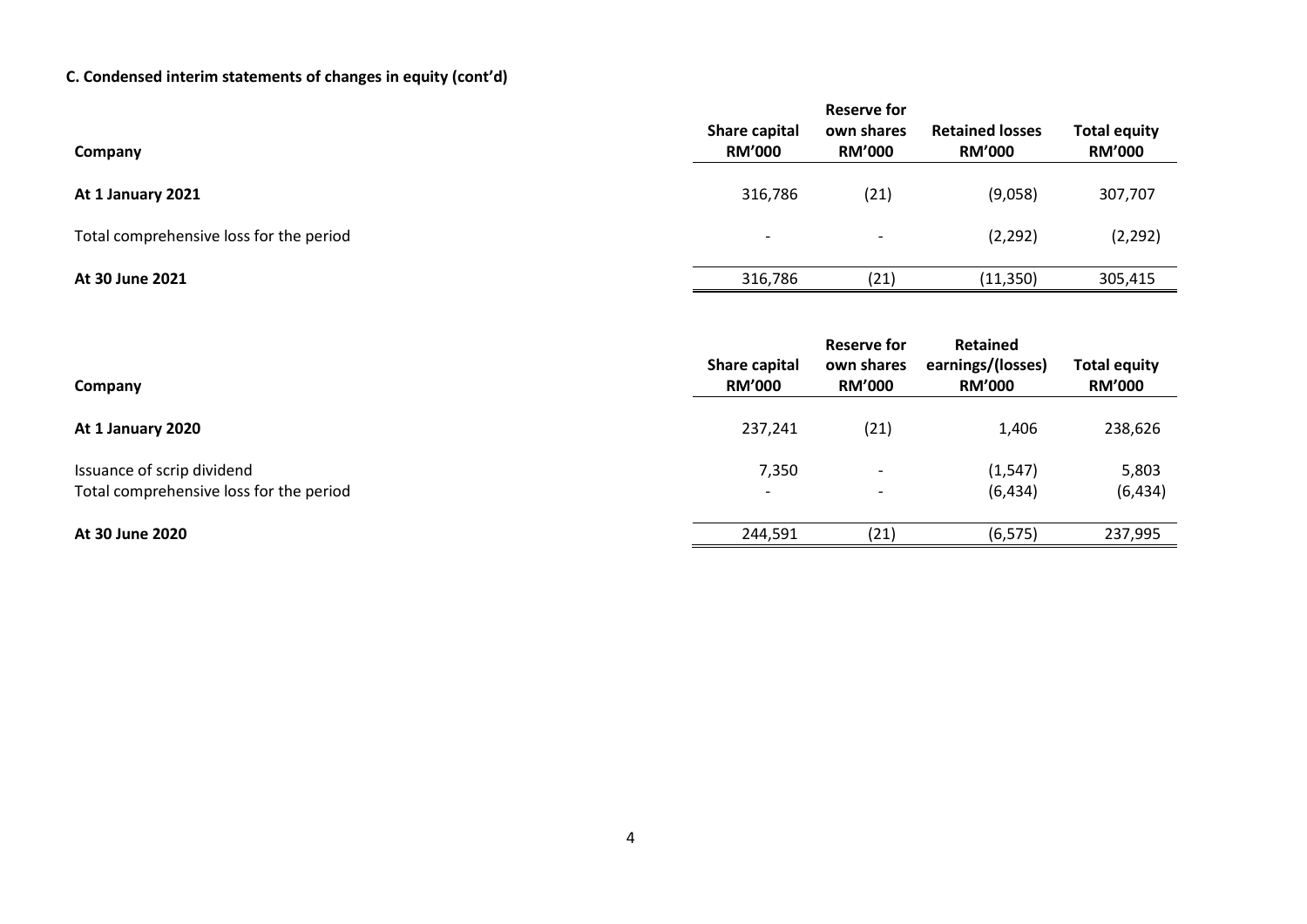## **D. Condensed interim consolidated statement of cash flows**

|                                                | Group            |                  |  |
|------------------------------------------------|------------------|------------------|--|
|                                                | 6 months ended   |                  |  |
|                                                | 30.06.21         | 30.06.20         |  |
|                                                | <b>Unaudited</b> | <b>Unaudited</b> |  |
|                                                | <b>RM'000</b>    | <b>RM'000</b>    |  |
| Cash flows from operating activities           |                  |                  |  |
| Loss before tax                                | (18, 783)        | (12, 207)        |  |
| Adjustments for:                               |                  |                  |  |
| Depreciation of property, plant and equipment  | 7,139            | 6,910            |  |
| Amortisation of intangible assets              | 109              | 8                |  |
| Finance costs                                  | 17,317           | 11,212           |  |
| Finance income                                 | (113)            | (1,069)          |  |
| Share of results of equity-accounted investees | 1,202            | 547              |  |
| Unrealised loss on foreign exchange            | 992              | 2,562            |  |
|                                                | 7,863            | 7,963            |  |
| Changes in:                                    |                  |                  |  |
| - development properties                       | (32, 831)        | (33, 946)        |  |
| - contract costs                               | (5,482)          | 1,425            |  |
| - contract assets                              | 90,240           | (22, 247)        |  |
| - trade and other receivables                  | (30, 778)        | 40,614           |  |
| - trade and other payables                     | 38,874           | 4,154            |  |
| - contract liabilities                         | 28,092           | 13,573           |  |
| Cash generated from operations                 | 95,978           | 11,536           |  |
| Tax (paid)/refund                              | (6, 478)         | 636              |  |
| Net cash generated from operating activities   | 89,500           | 12,172           |  |
| Cash flows from investing activities           |                  |                  |  |
| Acquisition of property, plant and equipment   | (67, 615)        | (432)            |  |
| Acquisition of intangible assets               | (186)            |                  |  |
| Interest received                              | 113              | 1,069            |  |
| Additional investment in associates            | (1,050)          | (1,800)          |  |
| Net cash used in investing activities          | (68, 738)        | (1, 163)         |  |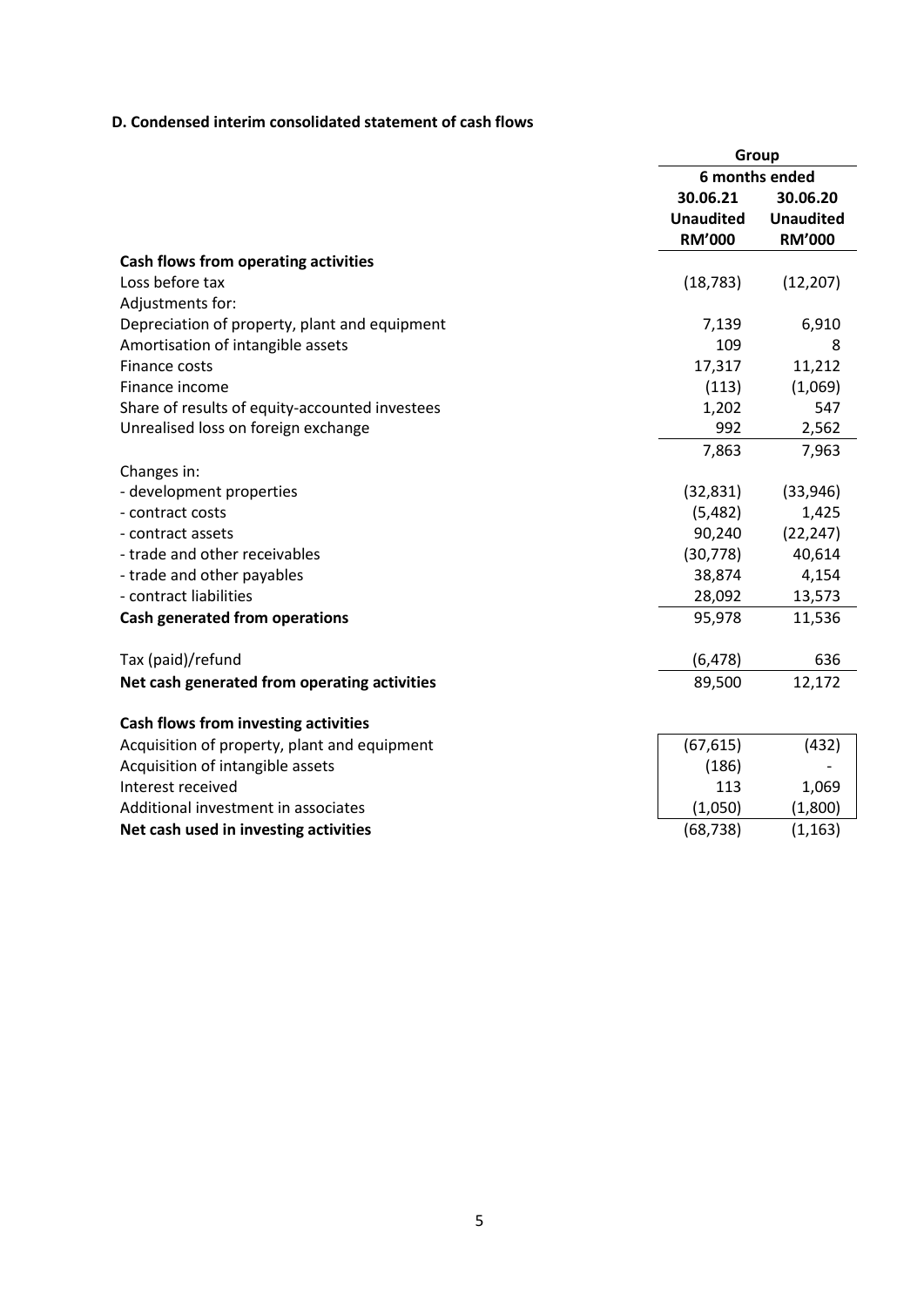## **D. Condensed interim consolidated statement of cash flows (cont'd)**

|                                                              | Group            |                  |  |
|--------------------------------------------------------------|------------------|------------------|--|
|                                                              | 6 months ended   |                  |  |
|                                                              | 30.06.21         | 30.06.20         |  |
|                                                              | <b>Unaudited</b> | <b>Unaudited</b> |  |
|                                                              | <b>RM'000</b>    | <b>RM'000</b>    |  |
|                                                              |                  |                  |  |
| Cash flows from financing activities                         |                  |                  |  |
| Changes in fixed deposit pledged                             | (17)             | (728)            |  |
| Proceeds from loans and borrowings                           | 21,328           | 20,771           |  |
| Repayment of loans and borrowings                            | (49, 833)        | (29, 741)        |  |
| Payment of lease liabilities                                 | (6, 847)         | (844)            |  |
| Capital contribution by non-controlling interests            | 2,632            |                  |  |
| Advances from non-controlling interests                      | 9,212            |                  |  |
| Interest paid                                                | (15, 536)        | (9,703)          |  |
| Net cash used in financing activities                        | (39,061)         | (20, 245)        |  |
| Net decrease in cash and cash equivalents                    | (18, 299)        | (9,236)          |  |
| Effect of exchange rate changes on cash and cash equivalents | (219)            | 163              |  |
| Cash and cash equivalents at 1 January                       | 83,788           | 60,540           |  |
| Cash and cash equivalents at 30 June                         | 65,270           | 51,467           |  |

Cash and cash equivalents included in the consolidated statement of cash flows comprises the followings:

|                                                        | Group                                         |                                               |
|--------------------------------------------------------|-----------------------------------------------|-----------------------------------------------|
|                                                        | 30.06.21<br><b>Unaudited</b><br><b>RM'000</b> | 30.06.20<br><b>Unaudited</b><br><b>RM'000</b> |
| Cash and cash equivalents                              | 68.064                                        | 59,318                                        |
| Less: Fixed deposits pledged to financial institutions | (2,794)                                       | (7, 851)                                      |
|                                                        | 65,270                                        | 51,467                                        |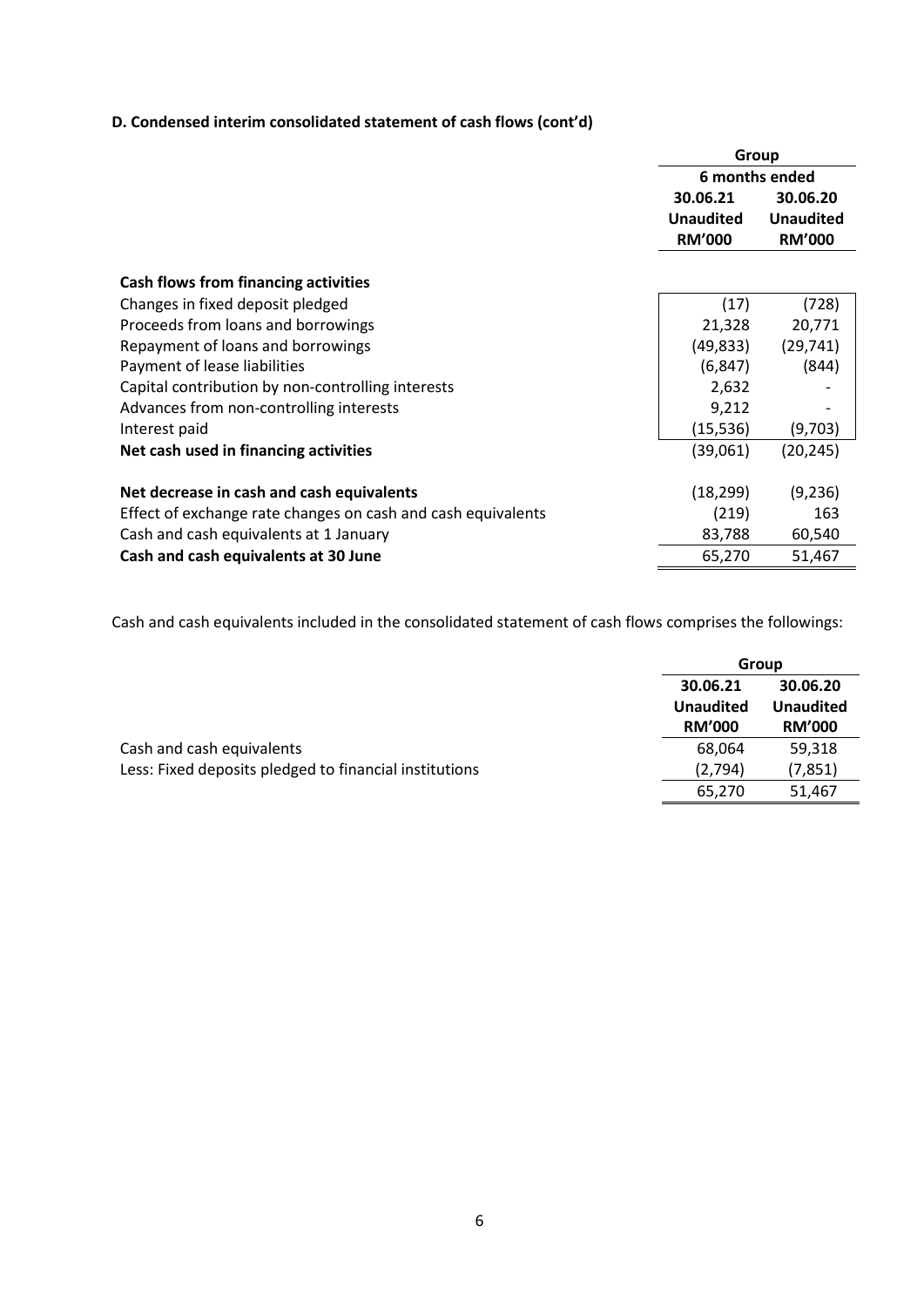#### **E. Notes to the condensed interim consolidated financial statements**

#### **1. Domicile and activities**

Aspen (Group) Holdings Limited (the "Company") is incorporated in the Republic of Singapore. The address of the Company's registered office is 80 Robinson Road #02-00 Singapore 068898.

The Company was listed on the Catalist of the Singapore Exchange Securities Trading Limited ("SGXST") on 28 July 2017. With effect from 28 January 2021, the Company was transferred to the Mainboard of the SGX-ST.

The principal activity of the Company is that of investment holding. The Group is principally engaged in (i) property development, (ii) restaurants and (iii) manufacturing of gloves. The immediate and ultimate holding company is Aspen Vision Group Sdn. Bhd., a company incorporated in Malaysia.

The condensed interim financial statements of the Group as at and for the six months ended 30 June 2021 comprise the Company and its subsidiaries (together referred to as the "Group" and individually as "Group entities") and the Group's interest in equity-accounted investees.

#### **2. Basis of preparation**

The unaudited condensed interim financial statements for the six months ended 30 June 2021 have been prepared in accordance with Singapore Financial Reporting Standards (International) ("SFRS(I)") 1-34 Interim Financial Reporting issued by the Accounting Standards Council Singapore. The condensed interim financial statements do not include all the information required for a complete set of financial statements. However, selected explanatory notes are included to explain events and transactions that are significant to an understanding of the changes in the Group's financial position and performance of the Group since the last annual financial statements for the year ended 31 December 2020.

The accounting policies adopted are consistent with those of the previous financial year which were prepared in accordance with SFRS(I)s, except for the adoption of new and amended standards as set out in Note 2.1.

These financial statements are presented in Malaysian ringgit ("RM"), which is the Company's functional currency. All financial information presented in RM has been rounded to the nearest thousand, unless otherwise stated.

#### **2.1 New and amended standards adopted by the Group**

During the current financial period, the Group and the Company have adopted the following amendments to SFRS(I)s which took effect from financial year beginning 1 January 2021:

- Amendments to SFRS(I) 16 *Covid-19-Related Rent Concessions*
- Amendments to SFRS(I) 9, SFRS(I) 1-39, SFRS(I) 7, SFRS(I) 4 and SFRS(I) 16 *Interest Rate Benchmark Reform – Phase 2*

The adoption of the above amendments to SFRS(I)s did not result in material changes to the Group's accounting policies and is assessed to have no material financial effect on the results and financial position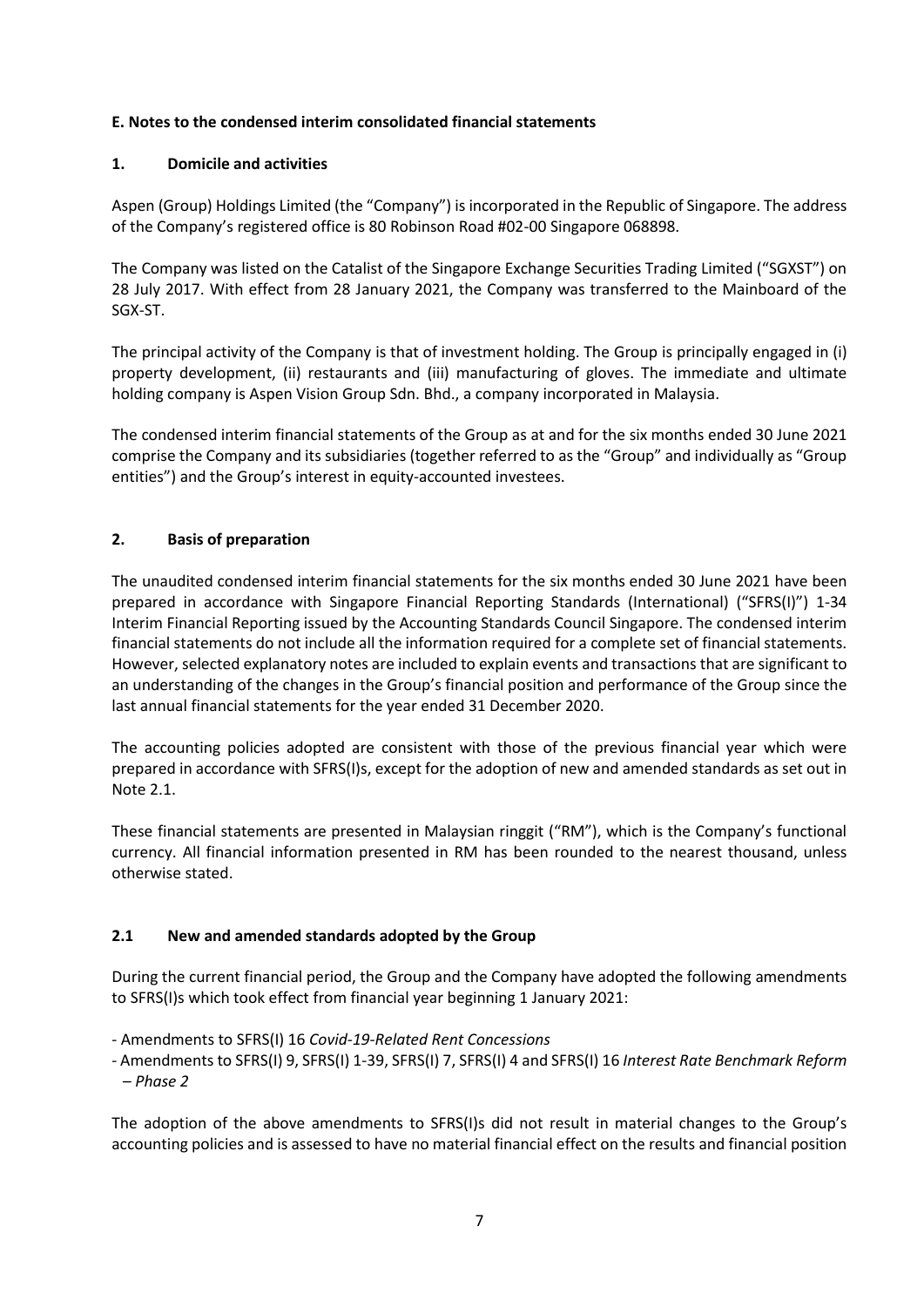of the Group and of the Company for the current or prior reporting periods. Accordingly, it has no material impact on the earnings per share of the Group and of the Company.

#### **2.2 Use of estimates and judgements**

The preparation of the condensed financial statements in conformity with SFRS(I)s requires management to make judgements, estimates and assumptions that affect the application of accounting policies and the reported amounts of assets, liabilities, income and expenses. Actual results may differ from these estimates.

The significant judgements made by management in applying the Group's accounting policies and the key sources of estimation uncertainty were the same as those that applied to the consolidated financial statements as at and for the year ended 31 December 2020.

Estimates and underlying assumptions are reviewed on an ongoing basis. Revisions to accounting estimates are recognised in the period in which the estimates are revised and in any future periods affected.

Information about assumptions and estimation uncertainties that have a significant risk of resulting in a material adjustment to the carrying amounts of assets within the next interim period are included in the following note:

Note 4 – Revenue recognition - Measurement of stage of property development Note 13 – Fair value of investment properties held by associates

#### **Measurement of fair values**

A number of the Group's accounting policies and disclosures require the measurement of fair values, for both financial and non-financial assets and liabilities.

When measuring the fair value of an asset or a liability, the Group uses observable market data as far as possible. Fair values are categorised into different levels in a fair value hierarchy based on the inputs used in the valuation techniques as follows:

- Level 1: quoted prices (unadjusted) in active markets for identical assets or liabilities.
- Level 2: inputs other than quoted prices included within Level 1 that are observable for the asset or liability, either directly (i.e. as prices) or indirectly (i.e. derived from prices).
- Level 3: inputs for the asset or liability that are not based on observable market data (unobservable inputs).

If the inputs used to measure the fair value of an asset or a liability fall into different levels of the fair value hierarchy, then the fair value measurement is categorised in its entirety in the same level of the fair value hierarchy as the lowest level input that is significant to the entire measurement (with Level 3 being the lowest). The Group recognises transfers between levels of the fair value hierarchy as of the end of the reporting period during which the change has occurred.

The Group recognises transfers between levels of the fair value hierarchy as of the end of the reporting period during which the change has occurred.

Further information about the assumptions made in measuring fair values is included in the following notes:

Note 5 – financial instruments

Note 13 – Fair value of investment properties held by associates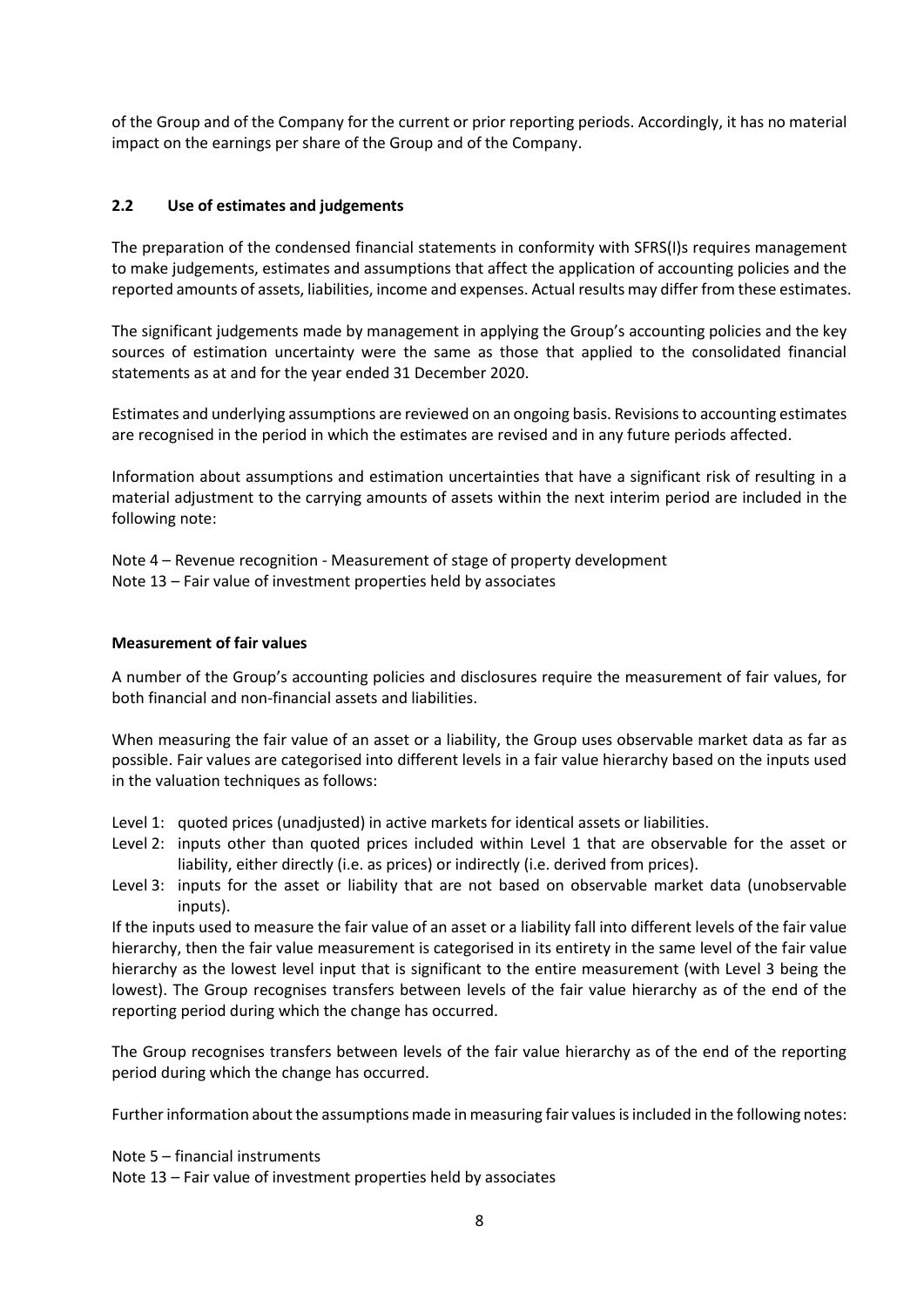#### **3. Seasonal operations**

The Group's businesses are not affected significantly by seasonal or cyclical factors during the financial period.

#### **4. Segment and revenue information**

Operating segments are reported in a manner consistent with the internal reporting provided to the Group's chief operating decision maker ("CODM"). The CODM is responsible for allocating resources and assessing performance of the operating segments. The operating segments were determined based on the reports reviewed by management.

The following summary describes the operations in each of the Group's reportable segments:

| Property development | Development of residential and commercial properties         |
|----------------------|--------------------------------------------------------------|
| Healthcare           | Manufacturing of gloves                                      |
| <b>Others</b>        | Includes sales of food and beverages and investment holdings |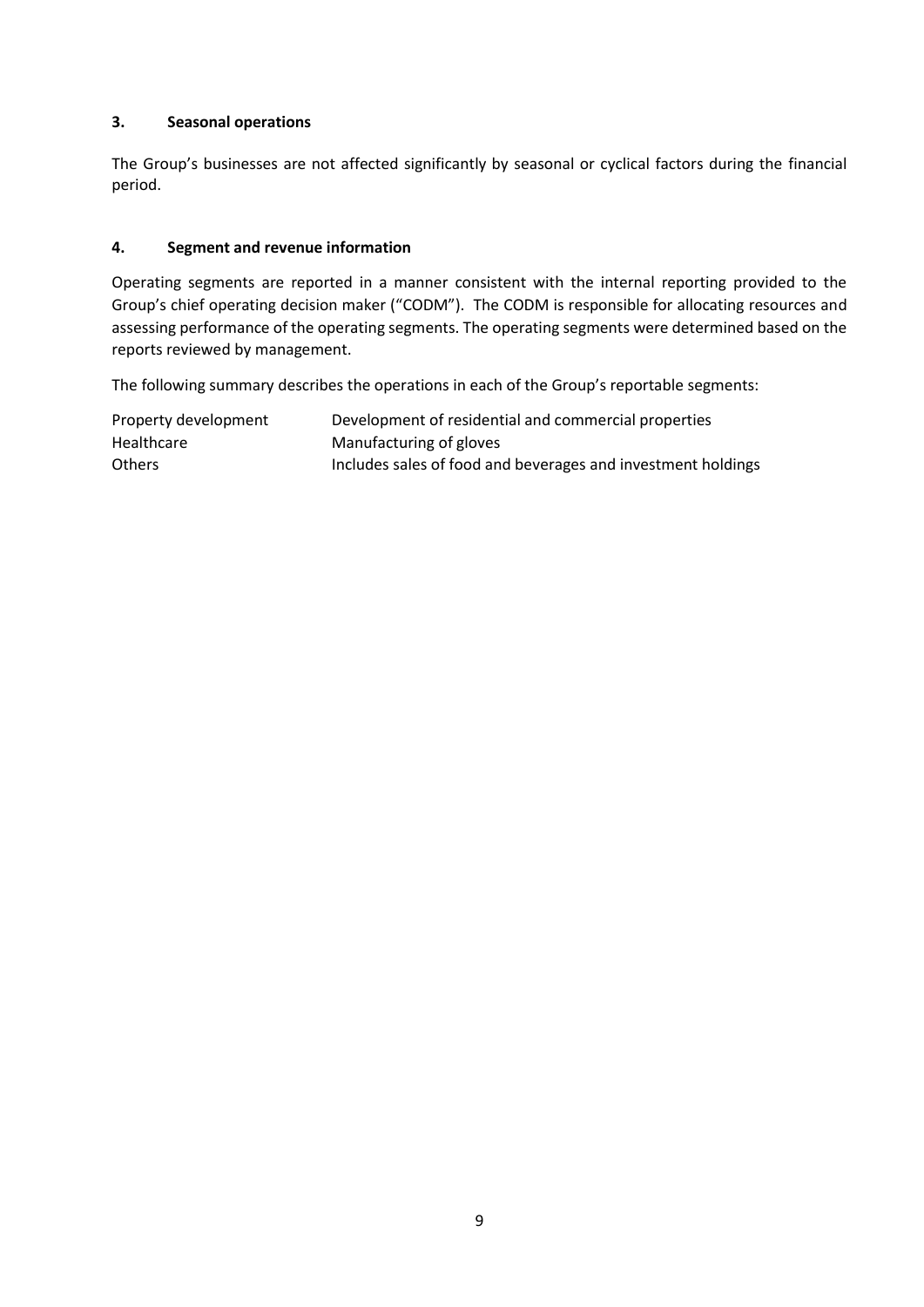#### **4.1. Reportable segments**

|                                                | Property      | <b>Total reportable</b> |               |               |                    |               |
|------------------------------------------------|---------------|-------------------------|---------------|---------------|--------------------|---------------|
|                                                | development   | <b>Healthcare</b>       | <b>Others</b> | segment       | <b>Elimination</b> | Consolidation |
|                                                | <b>RM'000</b> | <b>RM'000</b>           | <b>RM'000</b> | <b>RM'000</b> | <b>RM'000</b>      | <b>RM'000</b> |
| 1 January 2021 to 30 June 2021                 |               |                         |               |               |                    |               |
| External revenue                               | 116,129       | 2,270                   | 4,301         | 122,700       | -                  | 122,700       |
| Inter-segment revenue                          | 313           | -                       | 15,875        | 16,188        | (16, 188)          |               |
| Interest income                                | 96            |                         | 17            | 113           |                    | 113           |
| Interest expenses                              | (1,023)       | (238)                   | (3, 544)      | (4,805)       | 2,634              | (2, 171)      |
| Depreciation and amortisation                  | (1,982)       | (495)                   | (4,831)       | (7, 308)      | 60                 | (7,248)       |
| Segment profit/(loss) before tax               | 5,506         | (15,059)                | (8, 812)      | (18, 365)     | (418)              | (18, 783)     |
| Share of loss of equity-accounted<br>investees |               |                         | (1,202)       | (1,202)       |                    | (1,202)       |
| Reportable segment assets                      | 1,266,866     | 252,066                 | 1,380,787     | 2,899,719     | (1,214,390)        | 1,685,329     |
| Equity-accounted investees                     |               |                         | 149,849       | 149,849       | 11,346             | 161,195       |
| Capital expenditure                            | 530           | 157,796                 | 904           | 159,230       | 1,139              | 160,369       |
| Reportable segment liabilities                 | 1,040,749     | 199,629                 | 383,419       | 1,623,797     | (561, 976)         | 1,061,821     |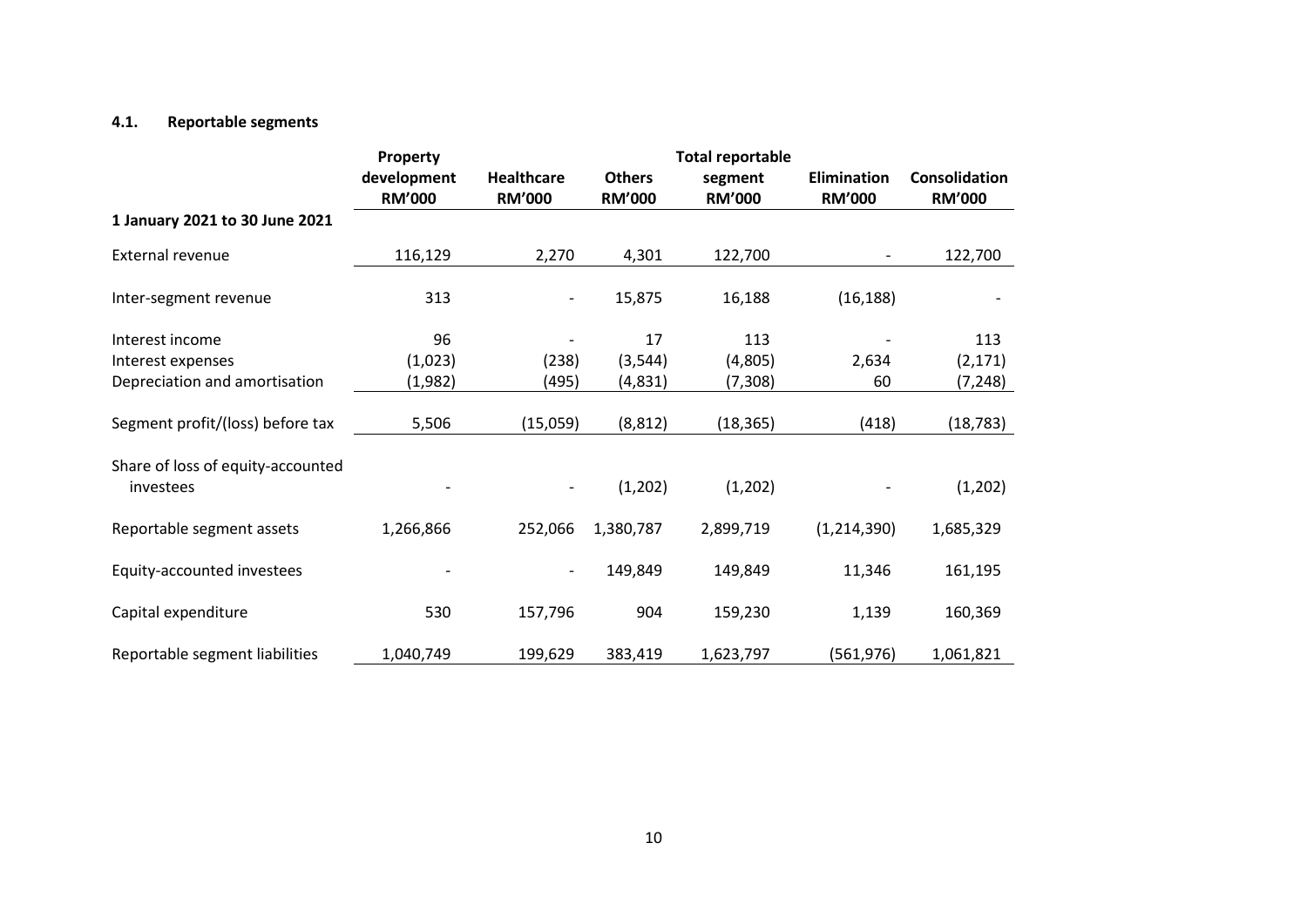## **4.1. Reportable segments (cont'd.)**

|                                                | Property      | <b>Total reportable</b>  |               |               |                          |               |  |  |
|------------------------------------------------|---------------|--------------------------|---------------|---------------|--------------------------|---------------|--|--|
|                                                | development   | <b>Healthcare</b>        | <b>Others</b> | segment       | Elimination              | Consolidation |  |  |
|                                                | <b>RM'000</b> | <b>RM'000</b>            | <b>RM'000</b> | <b>RM'000</b> | <b>RM'000</b>            | <b>RM'000</b> |  |  |
| 1 January 2020 to 30 June 2020                 |               |                          |               |               |                          |               |  |  |
| External revenue                               | 106,250       | $\overline{\phantom{a}}$ | 1,912         | 108,162       | $\overline{\phantom{a}}$ | 108,162       |  |  |
| Inter-segment revenue                          | 69            |                          | 11,745        | 11,814        | (11, 814)                |               |  |  |
| Interest income                                | 844           |                          | 225           | 1,069         |                          | 1,069         |  |  |
| Interest expenses                              | (8, 247)      |                          | (4, 277)      | (12, 524)     | 8,776                    | (3,748)       |  |  |
| Depreciation and amortisation                  | (3,012)       |                          | (3,966)       | (6,978)       | 60                       | (6, 918)      |  |  |
| Segment loss before tax                        | (2,832)       | $\overline{\phantom{a}}$ | (17, 422)     | (20, 254)     | 8,048                    | (12, 206)     |  |  |
| Share of loss of equity-accounted<br>investees |               |                          | (547)         | (547)         |                          | (547)         |  |  |
| Reportable segment assets                      | 1,171,714     |                          | 1,214,353     | 2,386,067     | (1,024,391)              | 1,361,676     |  |  |
| Equity-accounted investees                     |               |                          | 78,150        | 78,150        | 26,091                   | 104,241       |  |  |
| Capital expenditure                            | 13            |                          | 490           | 503           | (71)                     | 432           |  |  |
| Reportable segment liabilities                 | 959,235       |                          | 332,146       | 1,291,381     | (393, 741)               | 897,640       |  |  |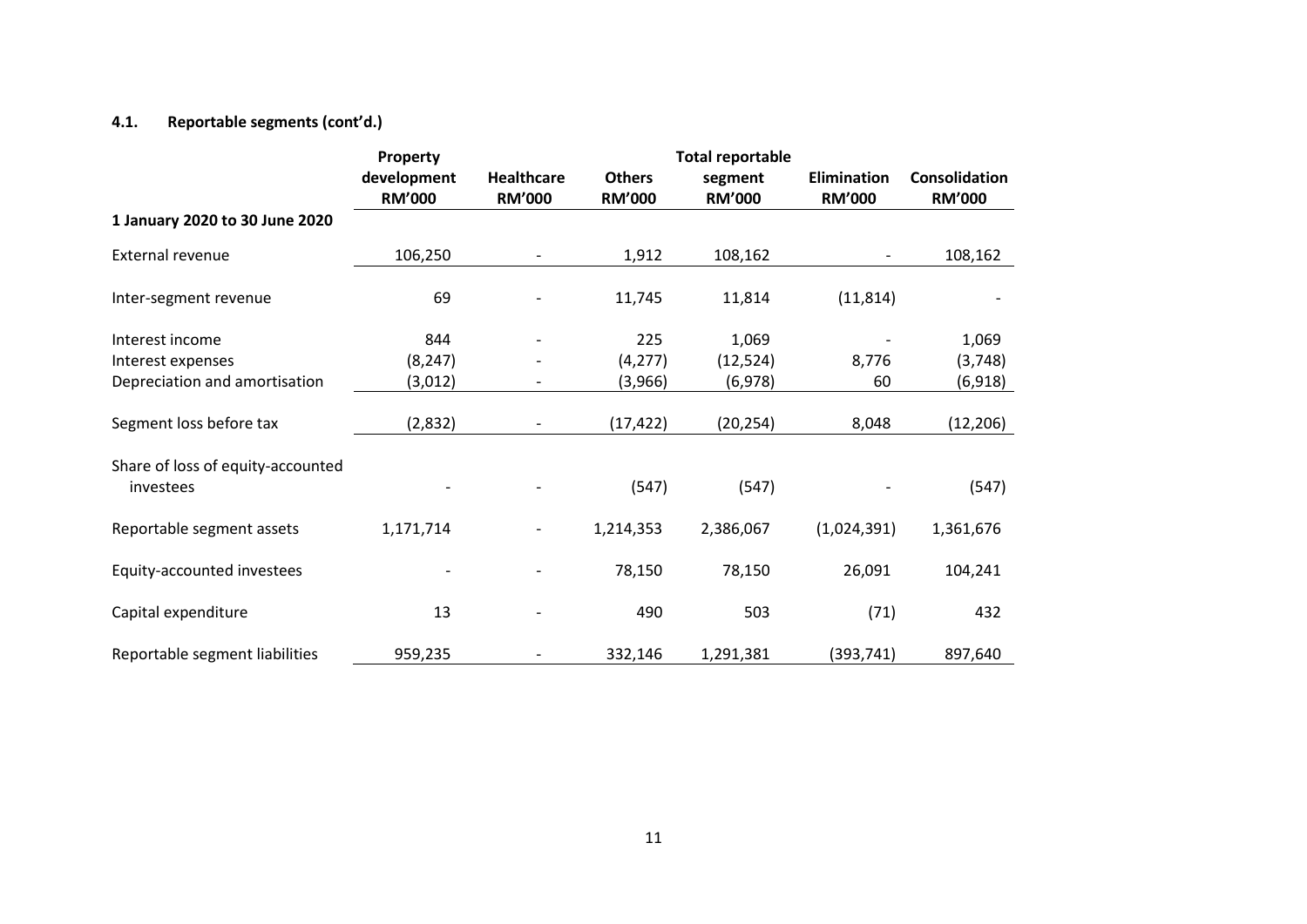## **4.2 Disaggregation of revenue**

Segment revenue is disaggregated into geographical location and timing of recognition.

|                                             | Group         |                   |               |               |
|---------------------------------------------|---------------|-------------------|---------------|---------------|
|                                             | Property      |                   |               |               |
|                                             | development   | <b>Healthcare</b> | <b>Others</b> | <b>Total</b>  |
|                                             | <b>RM'000</b> | <b>RM'000</b>     | <b>RM'000</b> | <b>RM'000</b> |
| 1 January 2021 to 30 June 2021              |               |                   |               |               |
| <b>Geographical location</b>                |               |                   |               |               |
| Malaysia                                    | 116,129       | 2,270             |               | 118,399       |
| Singapore                                   |               |                   | 4,301         | 4,301         |
|                                             | 116,129       | 2,270             | 4,301         | 122,700       |
|                                             |               |                   |               |               |
| <b>Timing of recognition</b>                |               |                   |               |               |
| Over time (properties under development)    | 79,028        |                   |               | 79,028        |
| At a point in time (mainly completed units) | 37,101        |                   |               | 37,101        |
| Sale of food and beverages                  |               |                   | 4,301         | 4,301         |
| Sale of gloves                              |               | 2,270             |               | 2,270         |
|                                             | 116,129       | 2,270             | 4,301         | 122,700       |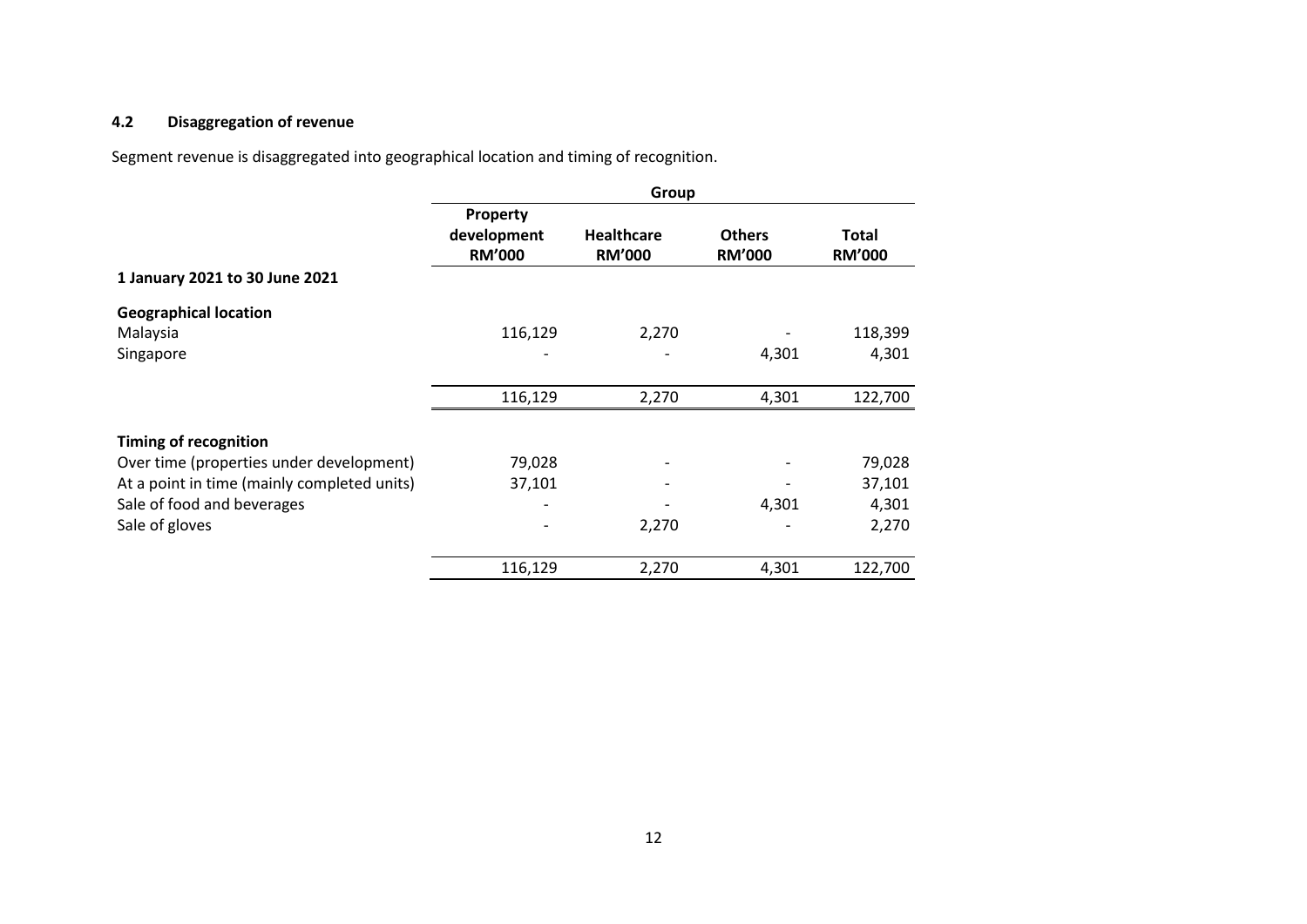## **4.2 Disaggregation of revenue (cont'd)**

|                                                                           | Group                                    |                                    |                                |                        |
|---------------------------------------------------------------------------|------------------------------------------|------------------------------------|--------------------------------|------------------------|
|                                                                           | Property<br>development<br><b>RM'000</b> | <b>Healthcare</b><br><b>RM'000</b> | <b>Others</b><br><b>RM'000</b> | Total<br><b>RM'000</b> |
| 1 January 2020 to 30 June 2020                                            |                                          |                                    |                                |                        |
| <b>Geographical location</b><br>Malaysia<br>Singapore                     | 106,250                                  |                                    | 1,912                          | 106,250<br>1,912       |
|                                                                           | 106,250                                  |                                    | 1,912                          | 108,162                |
| <b>Timing of recognition</b><br>Over time (properties under development)  | 96,092                                   |                                    |                                | 96,092                 |
| At a point in time (mainly completed units)<br>Sale of food and beverages | 10,158                                   |                                    | 1,912                          | 10,158<br>1,912        |
| Sale of gloves                                                            |                                          |                                    |                                |                        |
|                                                                           | 106,250                                  |                                    | 1,912                          | 108,162                |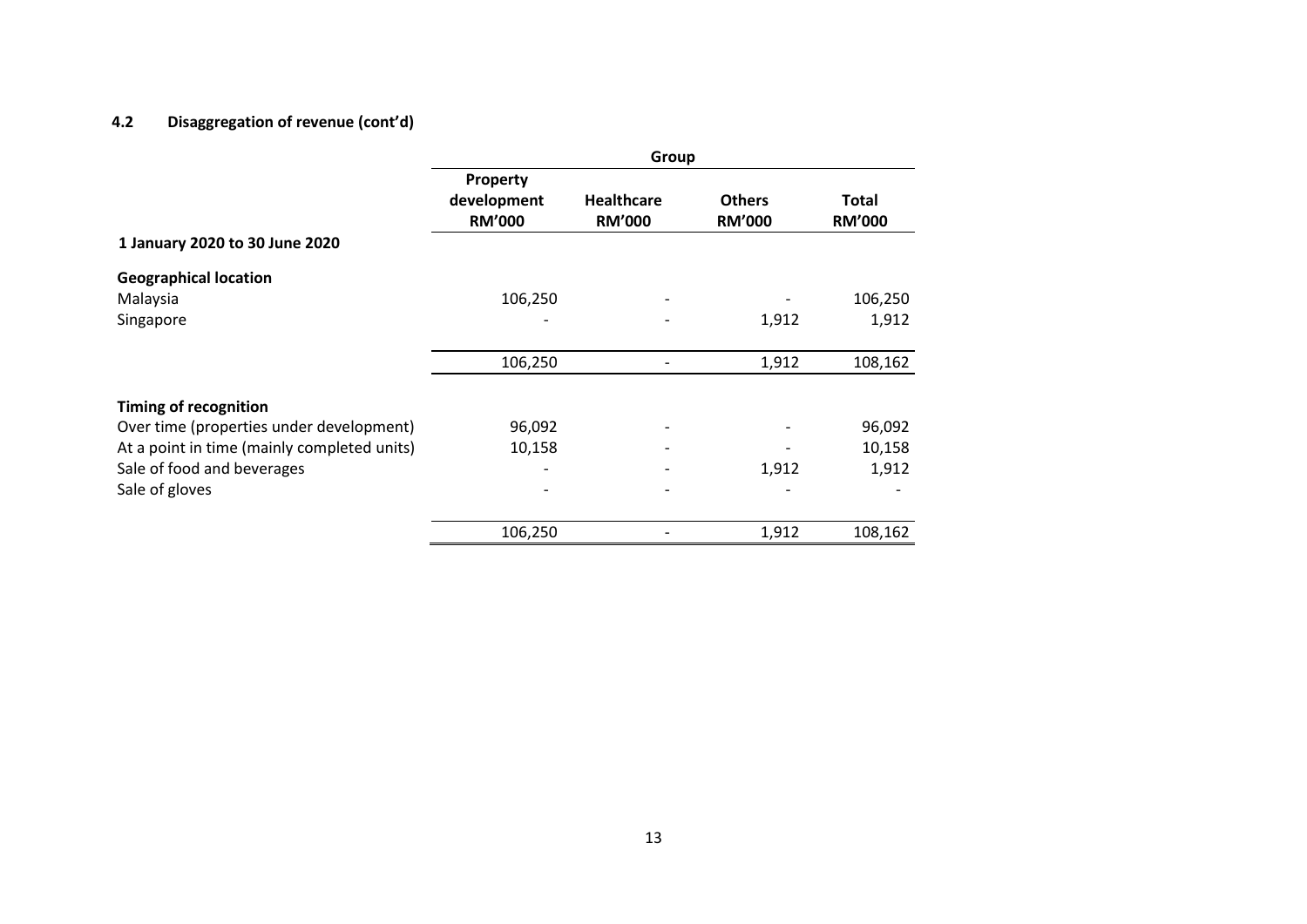#### **5. Financial assets and financial liabilities**

The carrying amounts and fair values of financial assets and financial liabilities, including their levels in the fair value hierarchy are set out below. It does not include fair value information for financial assets and financial liabilities not measured at fair value if the carrying amount is a reasonable approximation of fair value.

|                                                            | <b>Carrying amount</b>                     |                                                           |                               |                          | <b>Fair value</b>        |                          |                               |
|------------------------------------------------------------|--------------------------------------------|-----------------------------------------------------------|-------------------------------|--------------------------|--------------------------|--------------------------|-------------------------------|
|                                                            | <b>Amortised</b><br>costs<br><b>RM'000</b> | Other<br>financial<br><b>liabilities</b><br><b>RM'000</b> | <b>Total</b><br><b>RM'000</b> | Level 1<br><b>RM'000</b> | Level 2<br><b>RM'000</b> | Level 3<br><b>RM'000</b> | <b>Total</b><br><b>RM'000</b> |
| Group                                                      |                                            |                                                           |                               |                          |                          |                          |                               |
| 30 June 2021                                               |                                            |                                                           |                               |                          |                          |                          |                               |
| <b>Financial assets not measured</b><br>at fair value      |                                            |                                                           |                               |                          |                          |                          |                               |
| Redeemable preference shares -<br>associates               | 69,075                                     | $\overline{\phantom{a}}$                                  | 69,075                        |                          | $\overline{\phantom{a}}$ | 71,801                   | 71,801                        |
| Trade and other receivables*                               | 77,174                                     | $\overline{\phantom{a}}$                                  | 77,174                        |                          |                          |                          |                               |
| Deposit                                                    | 998                                        |                                                           | 998                           |                          | 938                      |                          | 938                           |
| Cash and cash equivalents                                  | 68,064                                     |                                                           | 68,064                        |                          |                          |                          |                               |
|                                                            | 215,311                                    | $\overline{\phantom{a}}$                                  | 215,311                       |                          |                          |                          |                               |
| <b>Financial liabilities not measured</b><br>at fair value |                                            |                                                           |                               |                          |                          |                          |                               |
| Trade and other payables^                                  | $\overline{\phantom{a}}$                   | (556, 453)                                                | (556, 453)                    |                          |                          | (557, 189)               | (557, 189)                    |
| Loans and borrowings                                       |                                            |                                                           |                               |                          |                          |                          |                               |
| - Term loans and bridging loans                            | $\overline{\phantom{a}}$                   | (322, 711)                                                | (322, 711)                    | $\overline{\phantom{a}}$ | (327,908)                |                          | (327, 908)                    |
| - Revolving credit                                         |                                            | (18, 510)                                                 | (18, 510)                     | $\overline{\phantom{a}}$ | (18, 510)                |                          | (18, 510)                     |
| - Redeemable preference shares                             | $\overline{\phantom{a}}$                   | (38, 140)                                                 | (38, 140)                     |                          |                          | (40, 330)                | (40, 330)                     |
| - Convertible loan                                         | $\overline{\phantom{a}}$                   | (24, 912)                                                 | (24, 912)                     |                          | $\overline{\phantom{a}}$ | (24, 912)                | (24, 912)                     |
|                                                            | $\overline{\phantom{a}}$                   | (960, 726)                                                | (960, 726)                    |                          |                          |                          |                               |

\* Excluding prepayments and non-current deposits.

^ Excluding booking fee received and provision for reinstatement costs.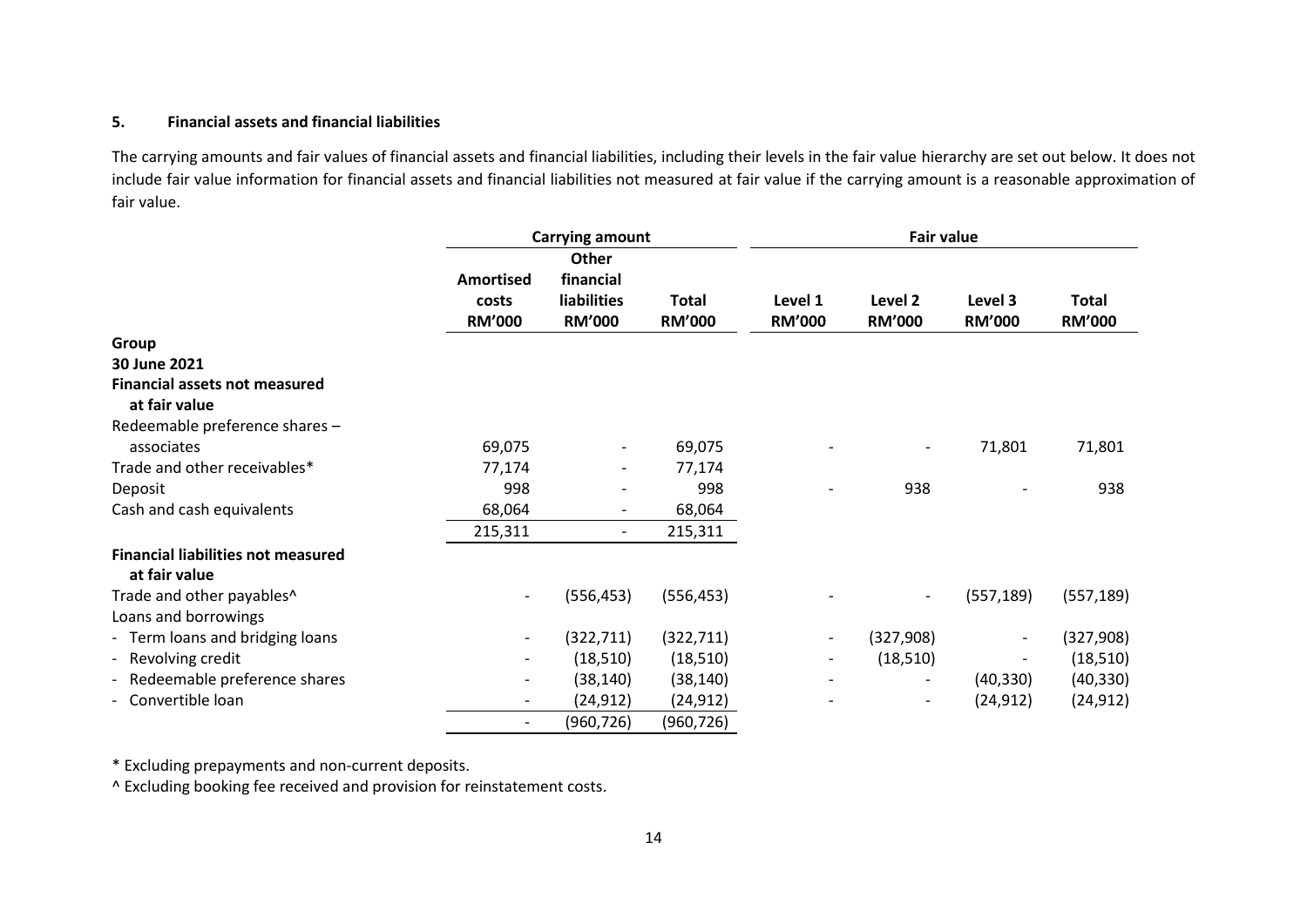#### **5. Financial assets and financial liabilities (cont'd.)**

|                                                            | <b>Carrying amount</b>   |                           | <b>Fair value</b> |                          |                          |                          |               |
|------------------------------------------------------------|--------------------------|---------------------------|-------------------|--------------------------|--------------------------|--------------------------|---------------|
|                                                            | Amortised                | <b>Other</b><br>financial |                   |                          |                          |                          |               |
|                                                            | costs                    | liabilities               | <b>Total</b>      | Level 1                  | Level 2                  | Level 3                  | <b>Total</b>  |
|                                                            | <b>RM'000</b>            | <b>RM'000</b>             | <b>RM'000</b>     | <b>RM'000</b>            | <b>RM'000</b>            | <b>RM'000</b>            | <b>RM'000</b> |
| Group                                                      |                          |                           |                   |                          |                          |                          |               |
| <b>31 December 2020</b>                                    |                          |                           |                   |                          |                          |                          |               |
| <b>Financial assets not measured</b><br>at fair value      |                          |                           |                   |                          |                          |                          |               |
| Redeemable preference shares -                             |                          |                           |                   |                          |                          |                          |               |
| associates                                                 | 53,835                   | $\overline{\phantom{a}}$  | 53,835            |                          |                          | 55,510                   | 55,510        |
| Trade and other receivables*                               | 65,506                   |                           | 65,506            |                          |                          |                          |               |
| Deposit                                                    | 913                      |                           | 913               |                          | 883                      |                          | 883           |
| Cash and cash equivalents                                  | 86,565                   |                           | 86,565            |                          |                          |                          |               |
|                                                            | 206,819                  | $\overline{\phantom{0}}$  | 206,819           |                          |                          |                          |               |
| <b>Financial liabilities not measured</b><br>at fair value |                          |                           |                   |                          |                          |                          |               |
| Trade and other payables^                                  | $\overline{\phantom{a}}$ | (428, 474)                | (428, 474)        |                          |                          | (429, 717)               | (429, 717)    |
| Loans and borrowings                                       |                          |                           |                   |                          |                          |                          |               |
| - Term loans and bridging loans                            | $\overline{\phantom{a}}$ | (356, 352)                | (356, 352)        | $\overline{\phantom{a}}$ | (362, 013)               | $\overline{\phantom{a}}$ | (362, 013)    |
| - Revolving credit                                         |                          | (9,203)                   | (9,203)           | $\overline{\phantom{a}}$ | (9,203)                  |                          | (9,203)       |
| Redeemable preference shares<br>$\overline{\phantom{a}}$   | $\overline{\phantom{a}}$ | (38, 140)                 | (38, 140)         | $\overline{\phantom{a}}$ |                          | (41, 467)                | (41, 467)     |
| - Convertible loan                                         | $\overline{\phantom{a}}$ | (28,091)                  | (28,091)          |                          | $\overline{\phantom{a}}$ | (28,091)                 | (28,091)      |
|                                                            | $\overline{\phantom{a}}$ | (860, 260)                | (860,260)         |                          |                          |                          |               |

\* Excluding prepayments and non-current deposits.

^ Excluding booking fee received and provision for reinstatement costs.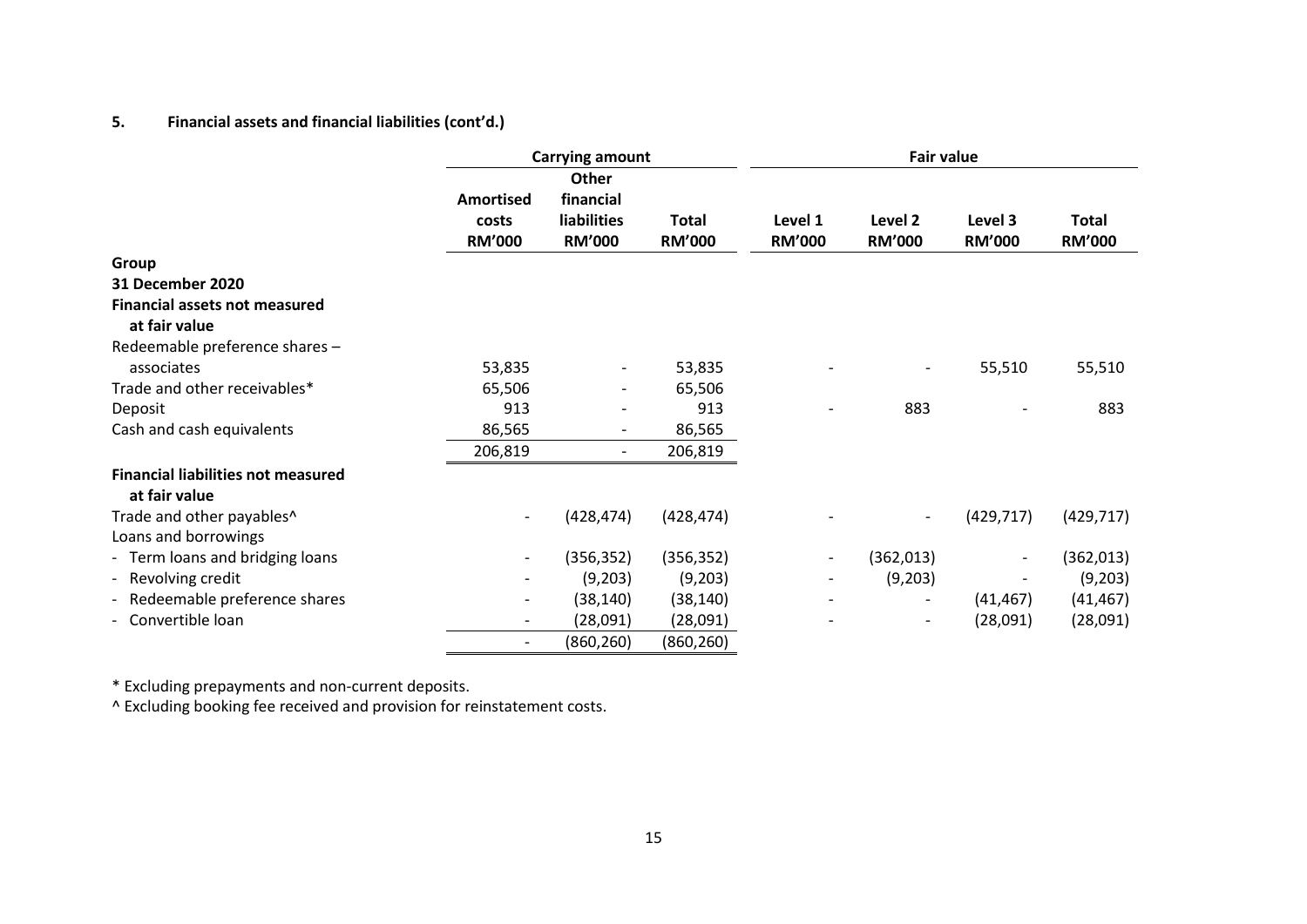## **5. Financial assets and financial liabilities (cont'd.)**

|                                                            |                                     | <b>Carrying amount</b>                                           |                               |                          | <b>Fair value</b>        |                          |                               |
|------------------------------------------------------------|-------------------------------------|------------------------------------------------------------------|-------------------------------|--------------------------|--------------------------|--------------------------|-------------------------------|
|                                                            | Amortised<br>costs<br><b>RM'000</b> | <b>Other</b><br>financial<br><b>liabilities</b><br><b>RM'000</b> | <b>Total</b><br><b>RM'000</b> | Level 1<br><b>RM'000</b> | Level 2<br><b>RM'000</b> | Level 3<br><b>RM'000</b> | <b>Total</b><br><b>RM'000</b> |
| Company                                                    |                                     |                                                                  |                               |                          |                          |                          |                               |
| 30 June 2021                                               |                                     |                                                                  |                               |                          |                          |                          |                               |
| <b>Financial assets not measured</b><br>at fair value      |                                     |                                                                  |                               |                          |                          |                          |                               |
| Trade and other receivables*                               | 109,487                             | $\overline{\phantom{a}}$                                         | 109,487                       |                          |                          |                          |                               |
| Cash and cash equivalents                                  | 107                                 |                                                                  | 107                           |                          |                          |                          |                               |
|                                                            | 109,594                             | $\overline{\phantom{a}}$                                         | 109,594                       |                          |                          |                          |                               |
| <b>Financial liabilities not measured</b><br>at fair value |                                     |                                                                  |                               |                          |                          |                          |                               |
| Trade and other payables^                                  | $\overline{\phantom{a}}$            | (2,899)                                                          | (2,899)                       |                          |                          |                          |                               |
| Convertible loan                                           | $\overline{\phantom{a}}$            | (24, 912)                                                        | (24, 912)                     |                          | $\overline{\phantom{a}}$ | (24, 912)                | (24, 912)                     |
|                                                            | $\overline{\phantom{a}}$            | (27, 811)                                                        | (27, 811)                     |                          |                          |                          |                               |
| Company                                                    |                                     |                                                                  |                               |                          |                          |                          |                               |
| <b>31 December 2020</b>                                    |                                     |                                                                  |                               |                          |                          |                          |                               |
| <b>Financial assets not measured</b><br>at fair value      |                                     |                                                                  |                               |                          |                          |                          |                               |
| Trade and other receivables*                               | 91,472                              |                                                                  | 91,472                        |                          |                          |                          |                               |
| Cash and cash equivalents                                  | 29,148                              | $\overline{\phantom{a}}$                                         | 29,148                        |                          |                          |                          |                               |
|                                                            | 120,620                             | $\overline{\phantom{a}}$                                         | 120,620                       |                          |                          |                          |                               |
| <b>Financial liabilities not measured</b><br>at fair value |                                     |                                                                  |                               |                          |                          |                          |                               |
| Trade and other payables^                                  |                                     | (2,792)                                                          | (2,792)                       |                          |                          |                          |                               |
| Convertible loan                                           | $\overline{\phantom{0}}$            | (28,091)                                                         | (28,091)                      |                          |                          | (28,091)                 | (28,091)                      |
|                                                            | $\overline{\phantom{a}}$            | (30, 883)                                                        | (30, 883)                     |                          |                          |                          |                               |

\* Excluding prepayments.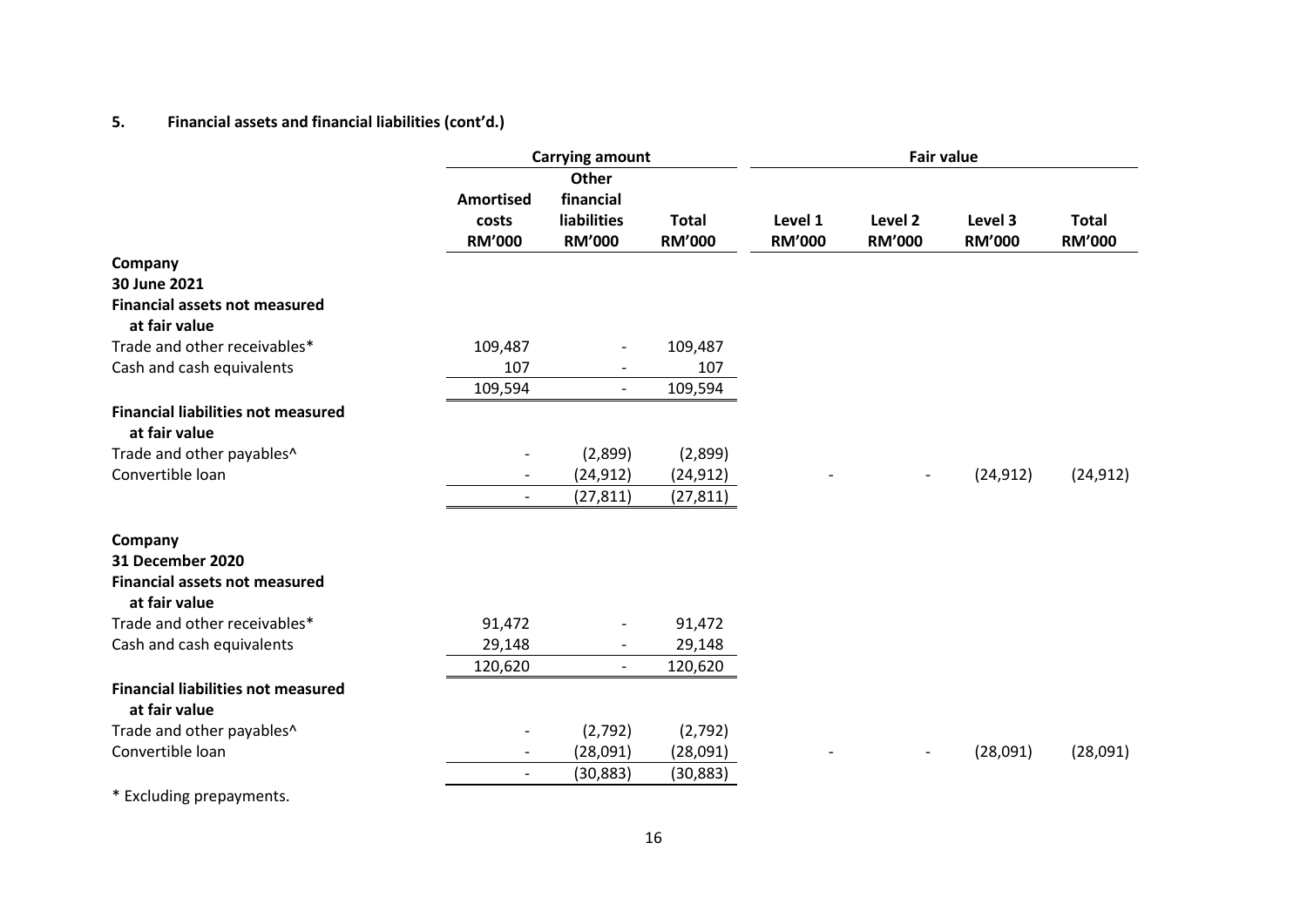#### **6. Loss before taxation**

#### **6.1. Significant items**

The following items have been included in arriving at profit before tax for the six months ended:

|                                               | Group          |               |  |
|-----------------------------------------------|----------------|---------------|--|
|                                               | 6 months ended |               |  |
|                                               | 30.06.21       | 30.06.20      |  |
|                                               | <b>RM'000</b>  | <b>RM'000</b> |  |
| Audit fees paid to:                           |                |               |  |
| - Auditors of the Company                     | 60             | 36            |  |
| - Other member firms of the auditors          | 37             | 17            |  |
| Depreciation of property, plant and equipment | 7,139          | 6,910         |  |
| Amortisation of intangible asset              | 109            | 8             |  |
| Government grant income                       | (157)          | (126)         |  |
| Employee benefit expense*:                    |                |               |  |
| Salaries, bonus and other costs               | 10,062         | 7,140         |  |
| Contributions to defined contribution plans   | 1,077          | 865           |  |

\* Employee benefit expense excluding directors' remuneration.

## **6.2. Related party transactions**

Transactions with key management personnel comprised:

|                                                           |               | Group                        |  |  |
|-----------------------------------------------------------|---------------|------------------------------|--|--|
|                                                           |               | 6 months ended               |  |  |
|                                                           | 30.06.21      | 30.06.20                     |  |  |
|                                                           | <b>RM'000</b> | <b>RM'000</b>                |  |  |
| <b>Progress billings</b>                                  |               |                              |  |  |
| Key management personnel                                  | 281           | 112                          |  |  |
| Companies in which directors and key management personnel |               |                              |  |  |
| have substantial interests                                | 264           | $\qquad \qquad \blacksquare$ |  |  |
|                                                           | 545           | 112                          |  |  |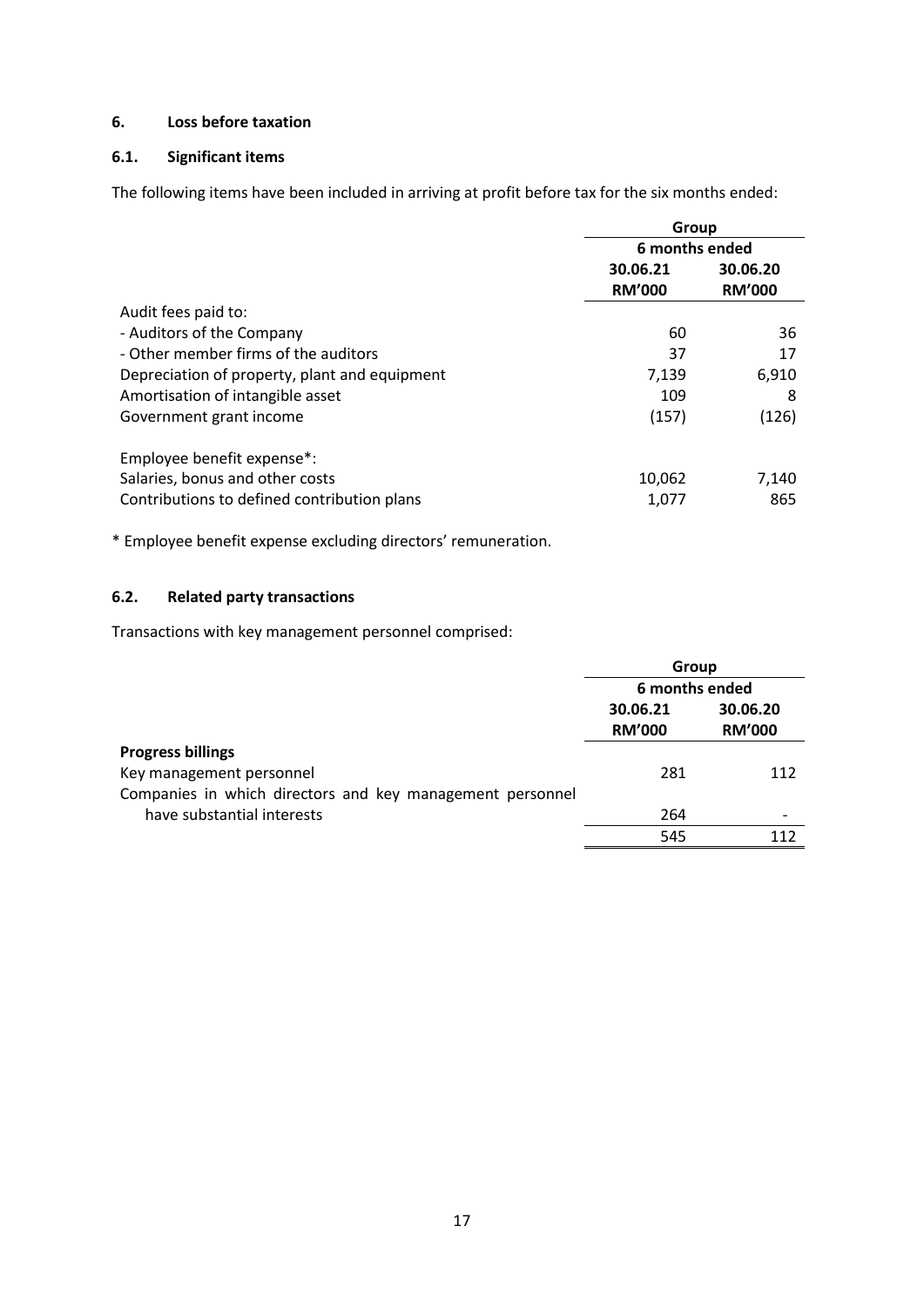#### **7. Taxation**

The Group calculates the period income tax expense using the tax rate that would be applicable to the expected total annual earnings. The major components of income tax expense in the condensed interim consolidated statement of profit or loss are:

|                                                                           | Group                |               |  |
|---------------------------------------------------------------------------|----------------------|---------------|--|
|                                                                           | 6 months ended       |               |  |
|                                                                           | 30.06.21<br>30.06.20 |               |  |
|                                                                           | <b>RM'000</b>        | <b>RM'000</b> |  |
| <b>Current income tax expense</b>                                         | 1,474                | 355           |  |
| Deferred tax expense<br>Origination and reversal of temporary differences | 215                  | 481           |  |
| <b>Total tax expense</b>                                                  | 1,689                | 836           |  |

#### **8. Dividends**

No dividend was paid for the current financial period reported on.

On 21 January 2020, 19,699,494 ordinary shares were issued and allotted at an issue price of SGD0.124 per share to entitled shareholders who had elected to participate in the Aspen Group Scrip Dividend Scheme in respect of the dividend for the third quarter ended 30 September 2019.

#### **9. Earnings per share**

|                                                                        | Group          |           |  |
|------------------------------------------------------------------------|----------------|-----------|--|
|                                                                        | 6 months ended |           |  |
|                                                                        | 30.06.21       | 30.06.20  |  |
| Loss attributable to equity holders of the Company (RM'000)            | (16, 169)      | (12, 655) |  |
| Weighted average number of ordinary shares $(000)^{(1)}$               | 1,083,270      | 981,105   |  |
| Basic and diluted earnings per share ("EPS") (RM cents) <sup>(2)</sup> | (1.49)         | (1.29)    |  |

Notes:

- 1) EPS have been computed based on the weighted average share capital of 1,083,269,594 shares and 981,104,814 shares for the respective six months ended 30 June 2021 and 30 June 2020.
- 2) The diluted earnings per share for six months ended 30 June 2021 and 30 June 2020 is the same as the basic earnings per share assuming that no potential ordinary shares are to be issued under the Convertible Loan (where up to 50% of the loan is convertible into ordinary shares at SGD 0.35 per share at the option of the lender in one or multiple tranches at any time during the loan tenure) as the conversion price is higher than the prevailing market price as at 30 June 2021 and 30 June 2020.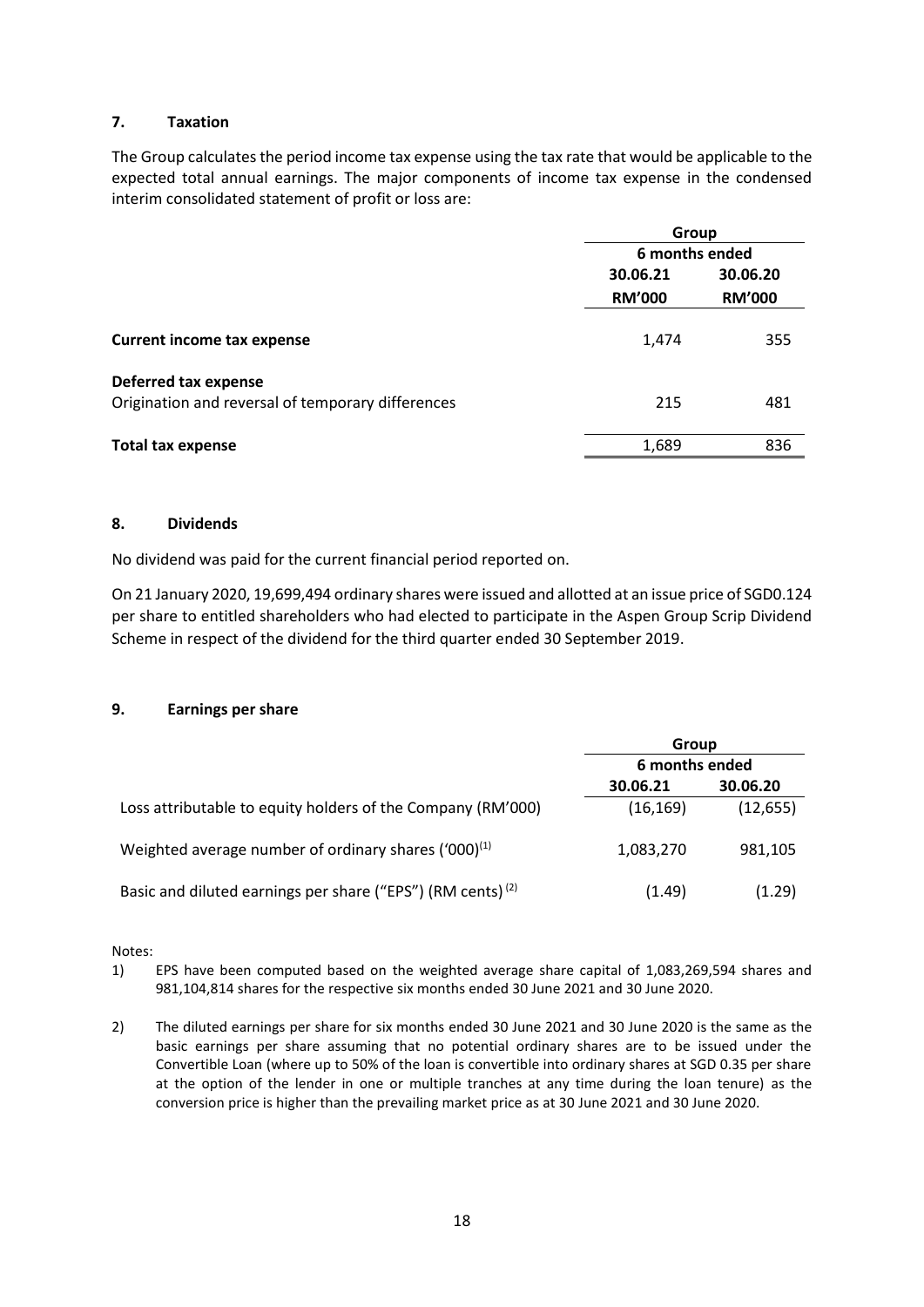#### **10. Net asset value**

|                                                  | Group     |           | Company   |           |
|--------------------------------------------------|-----------|-----------|-----------|-----------|
|                                                  | 30.06.21  | 31.12.20  | 30.06.21  | 31.12.20  |
| Net asset value (RM'000)                         | 550,243   | 566,283   | 305,415   | 307,707   |
| Number of ordinary shares in issue ('000)        | 1,083,270 | 1,083,270 | 1,083,270 | 1,083,270 |
| Net asset value per ordinary share (RM<br>cents) | 50.79     | 52.28     | 28.19     | 28.41     |

#### **11. Property, plant and equipment**

During the six months ended 30 June 2021, the Group acquired assets amounting to RM158,780,000 (30 June 2020: RM432,000) and disposed of assets amounting to nil (30 June 2020: nil).

#### **12. Intangible assets**

|                                     | Group<br><b>RM'000</b> |
|-------------------------------------|------------------------|
| Cost                                |                        |
| At 1 January 2021                   | 2,031                  |
| Additions                           | 186                    |
| Effect of movement in exchange rate | 38                     |
| At 30 June 2021                     | 2,255                  |
| <b>Accumulated Amortisation</b>     |                        |
| At 1 January 2021                   | 224                    |
| Amortisation charge                 | 109                    |
| Effect of movement in exchange rate | 4                      |
| At 30 June 2021                     | 337                    |
| Carrying amounts at 30 June 2021    | 1,918                  |
| At 31 December 2020                 |                        |
| Cost                                | 2,031                  |
| Accumulated amortisation            | (224)                  |
| Carrying amount                     | 1,807                  |
|                                     |                        |

#### **Amortisation**

The amortisation of franchise license is included in 'administrative expenses'.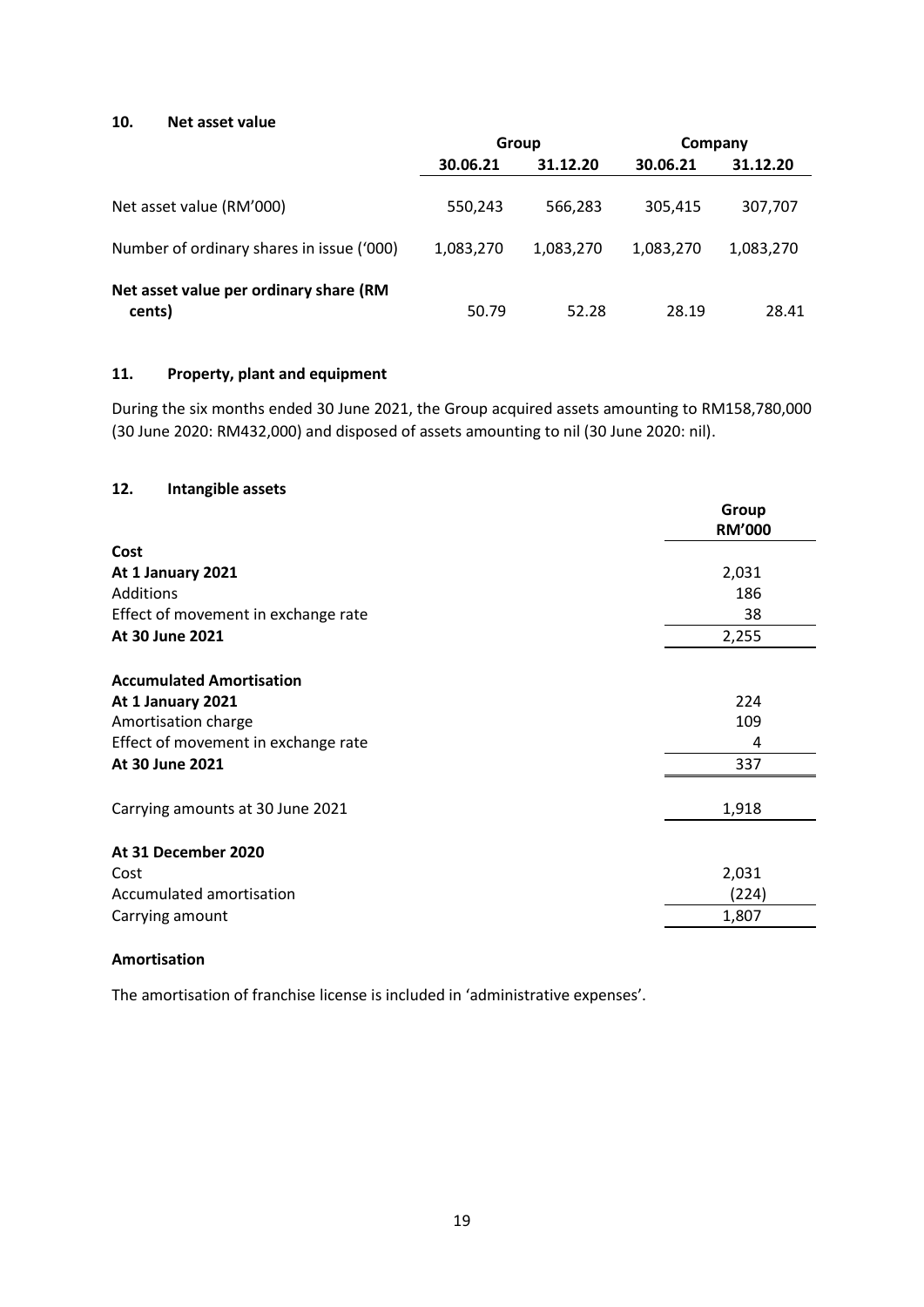#### **13. Associates**

|                              |                           | Group                     |  |  |  |
|------------------------------|---------------------------|---------------------------|--|--|--|
|                              | 30.06.21<br><b>RM'000</b> | 31.12.20<br><b>RM'000</b> |  |  |  |
| Interest in associates       | 92,120                    | 93,321                    |  |  |  |
| Redeemable preference shares | 69,075                    | 53,835                    |  |  |  |
|                              | 161,195                   | 147,156                   |  |  |  |

Total assets of associates include investment properties held to earn rental income or for capital appreciation or both. Investment properties also includes property that is being constructed or developed for future use.

Investment properties of associates are leased to non-related parties under operating leases.

#### **13.1 Valuation of investment properties of associates**

The Group's policy is for investment property to be measured at fair value for which the Group appoints independent registered valuers to undertake property valuations at least annually at the end of the financial year. The Group did not engage an independent valuer to determine the fair value of the investment properties as at 30 June 2021. However, the Management had taken into consideration those underlying factors that would have an impact to the fair value of the investment properties since the last valuations completed in December 2020 and concluded that there are no major aspects that could affect the fair value of the investment properties as at 30 June 2021.

The fair value measurement for the investment properties has been categorised as a Level 3 fair value based on the inputs to the valuation technique used (see Note 2.2).

#### **14. Borrowings**

|                                                    | Group                |               |
|----------------------------------------------------|----------------------|---------------|
|                                                    | 31.12.20<br>30.06.21 |               |
|                                                    | <b>RM'000</b>        | <b>RM'000</b> |
| Amount repayable in one year or less, or on demand |                      |               |
| Secured                                            | 155,246              | 160,692       |
| Unsecured                                          |                      |               |
| Amount repayable after one year                    |                      |               |
| Secured                                            | 270,018              | 297,550       |
| Unsecured                                          | 38,140               | 38,140        |

The loans and borrowings are secured over the freehold land, fixed and floating charges over certain subsidiaries' present and future assets, fixed deposits placed by the subsidiaries, corporate guarantees by subsidiaries, pledge of shares held by the holding company, deed of assignment of benefits of certain contract proceeds, and joint and several guarantee by certain directors of the subsidiaries.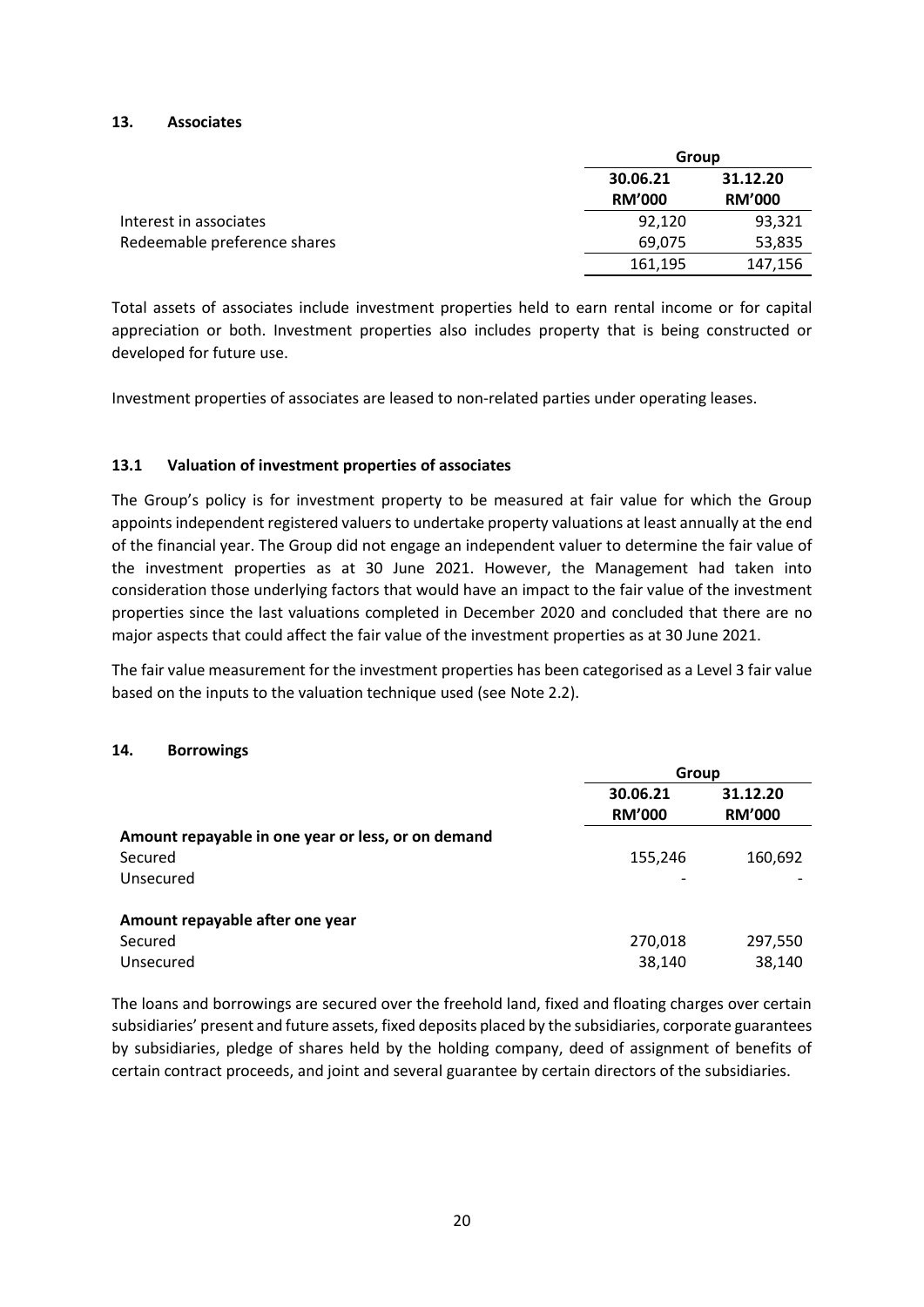#### **15. Share capital**

|                                           | Company   |               |           |               |  |
|-------------------------------------------|-----------|---------------|-----------|---------------|--|
|                                           | 30.06.21  |               | 31.12.20  |               |  |
|                                           | Number of |               | Number of |               |  |
|                                           | shares    | Amount        | shares    | Amount        |  |
|                                           | '000      | <b>RM'000</b> | '000      | <b>RM'000</b> |  |
| Beginning of interim period (excluding    |           |               |           |               |  |
| treasury shares)                          | 1,083,270 | 316,786       | 983,270   | 244,570       |  |
| Add: Share placement                      |           |               | 100,000   | 72,642        |  |
| <b>Transaction costs</b>                  |           |               |           | (426)         |  |
| End of interim period (excluding treasury |           |               |           |               |  |
| shares)                                   | 1,083,270 | 316,786       | 1,083,270 | 316,786       |  |

#### **Treasury Shares**

The Company had 47,800 treasury shares as at 30 June 2021 and 30 June 2020. The treasury shares held constitute 0.004% and 0.005% of the total number of ordinary shares outstanding as at 30 June 2021 and 30 June 2020 respectively.

There were no sales, transfers, cancellation and/or use of treasury shares as at the end of the current financial period reported on.

#### **Outstanding Convertibles**

As at 30 June 2021, the Company has a convertible loan due of an aggregate amount of USD6,000,000 (30 June 2020: USD10,000,000) ("Convertible Loan"), of which 50% of the Convertible Loan may be converted to approximately 11,506,286 (30 June 2020: 19,177,143) new fully paid ordinary shares of the Company based on a fixed conversion price of S\$0.35 per share (assuming an exchange rate of US\$1: S\$1.3424). Further details on this Convertible Loan can be found in the Company's SGXNET announcement dated 20 May 2018. Save for the Convertible Loan, the Company did not have any other outstanding options and convertibles as at 30 June 2021 and 30 June 2020.

There were no subsidiary holdings as at 30 June 2021 and 30 June 2020. As such, there is no sales, transfer, cancellation and/or use of subsidiary holdings as at 30 June 2021.

#### **Scrip Dividend Scheme**

On 21 January 2020, the Company had issued and allotted 19,699,494 new ordinary shares in the capital of the Company at an issue price of S\$0.1240 per new share to entitled shareholders who had elected to participate in the Aspen Group Scrip Dividend Scheme in respect of the dividend for the third quarter ended 30 September 2019. Further details on this Scrip Dividend Scheme can be found in the Company's SGXNET announcements dated 18 November 2019 and 20 January 2020.

#### **Private Placement**

On 18 November 2020, placement of up to 100,000,000 new ordinary shares in the capital of the Company at the issue price of S\$0.238 for each Placement Share was completed. Further details on this Placement can be found in the Company's SGXNET announcements dated 18 November 2020.

#### **16. Subsequent events**

There are no known subsequent events which have led to adjustments to this set of interim financial statements.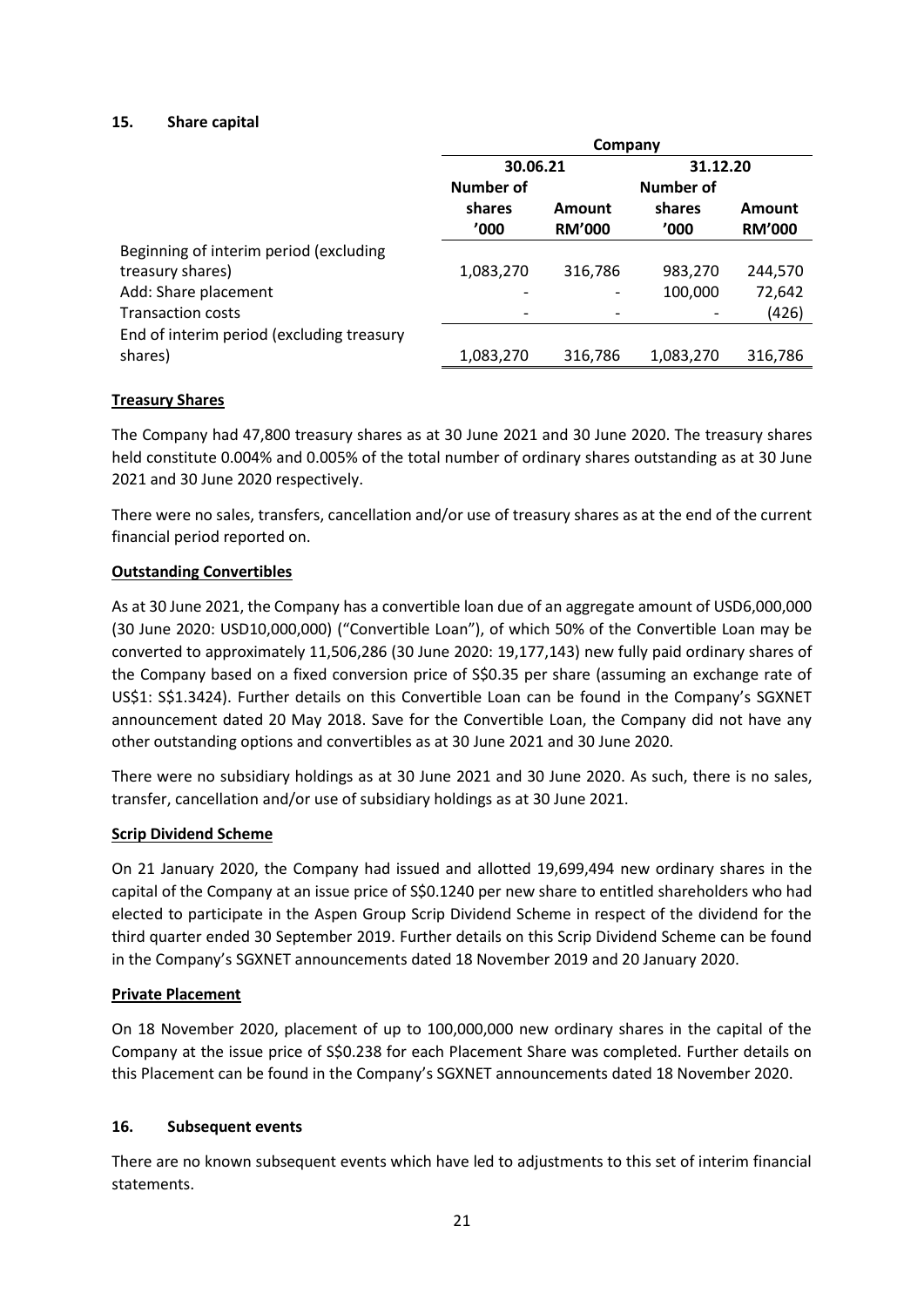#### **F. Other information required by Listing Rule Appendix 7.2**

#### **1. Review**

The condensed consolidated statement of financial position of Aspen (Group) Holdings Limited and its subsidiaries as at 30 June 2021 and the related condensed consolidated statement of profit or loss and other comprehensive income, condensed consolidated statement of changes in equity and condensed consolidated statement of cash flows for the six-month period then ended and certain explanatory notes have not been audited or reviewed.

- **1.1 Where the latest financial statements are subject to an adverse opinion, qualified opinion or disclaimer of opinion (this is not required for any audit issue that is a material uncertainty relating to going concern)**
- (a) Updates on the efforts taken to resolve each outstanding audit issue.

Not applicable.

(b) Confirmation from the Board that the impact of all outstanding audit issues on the financial statements have been adequately disclosed.

Not applicable.

#### **2. Review of the performance of the Group**

#### **Consolidated Statement of Comprehensive Income**

The Group recorded revenue of RM122.7 million for first half of 2021, representing a growth of 13% as compared to first half of 2020. Progressive construction of Beacon Executive Suites, Vivo Executive Apartment and Viluxe Phase 1 projects from the property development segment primarily contributed to the increase in Group revenue. As for the healthcare segment, the glove manufacturing only recorded approximately one month of revenue as commercial production of gloves under Phase 1(a) only commenced on 10 May 2021 and the first shipment of gloves was shipped out on 29 May 2021. Cost of sales increased by 14% from RM88.8 million to RM101.2 million in tandem with the increase in revenue. This resulted in an increase of gross profit by 11% from RM19.4 million to RM21.5 million.

The Group's losses from operating activities increased by 73% from RM9.0 million to RM15.5 million primarily due to the pre-operating expenses of approximately RM5.0 million incurred by healthcare segment during the first half of 2021, approximately RM4.1 million of selling and distribution expenses incurred in conjunction with Vertu Resort and Beacon Executive Suites vacant possession, decrease in other income by 5% to RM1.3 million for first half of 2021 arise from the absence of realised and unrealised gain on favourable foreign exchange translation against first half of 2020 and increase in depreciation charge by about RM0.2 million on additional fixed assets purchased. This was offset by decrease in other operating expenses by 48% from RM2.1 million to RM1.1 million due to the realised and unrealised loss on foreign exchange translation from reduced foreign currency borrowing.

The decrease in finance income by 89% from RM1.1 million to RM0.1 million is mainly due to decrease in interest on fixed deposit. Finance cost is reduced by 42% from RM3.7 million to RM2.2 million due to capitalisation of interest to property development projects.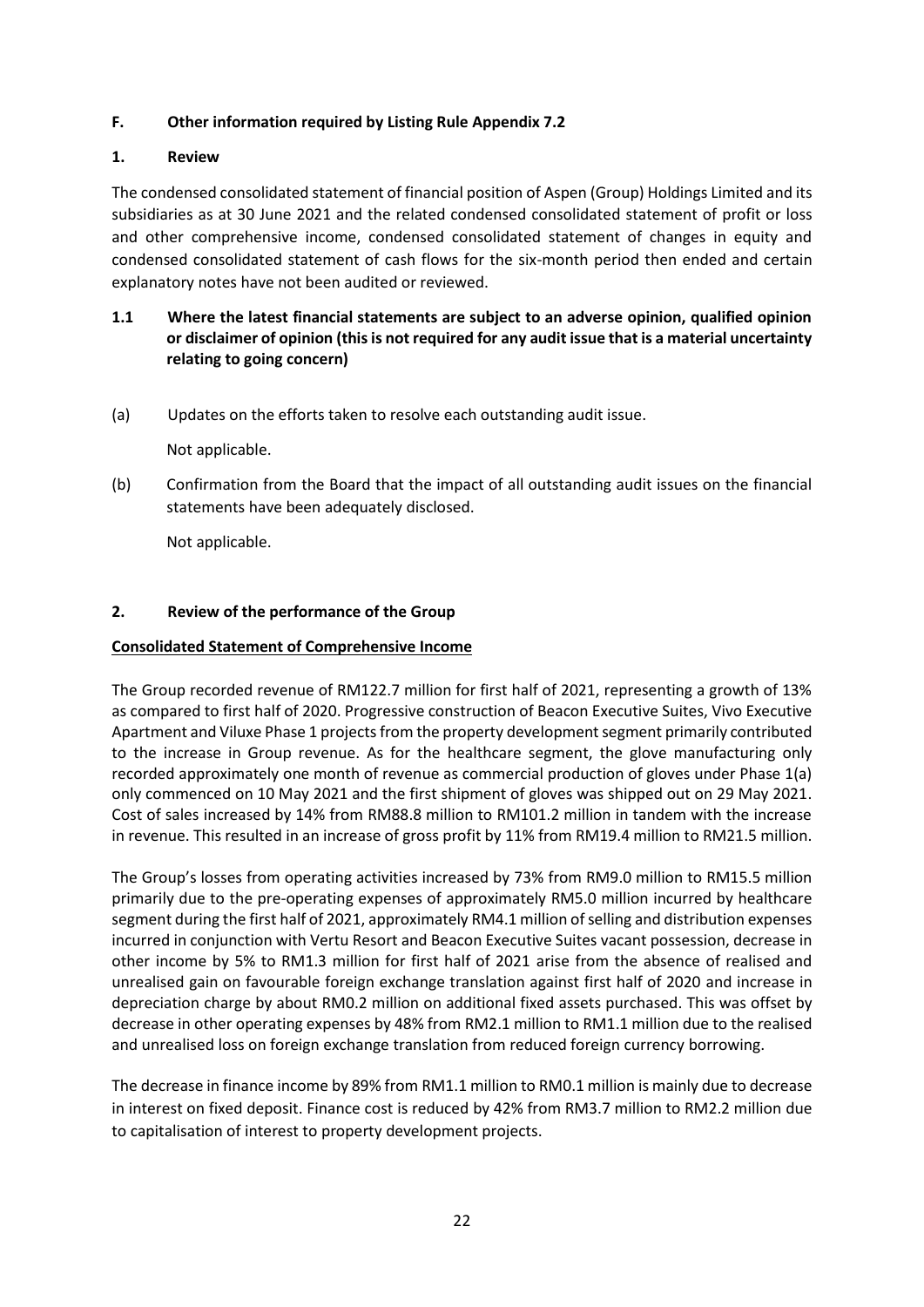The increase in share of losses from equity-accounted investees by 120% from RM0.5 million to RM1.2 million is mainly from losses incurred by one of the associates. Tax expense increased by 102% from RM0.8 million to RM1.7 million mainly due to the increase in taxable income from property development segment. The favourable foreign currency translation differences for foreign operations resulted in RM0.1 million in other comprehensive income for the first half of 2021 as compared to first half of 2020.

#### **Consolidated Statement of Financial Position**

#### Non-current assets

The Group's non-current assets increased by RM156.9 million from RM785.8 million as at 31 December 2020 to RM942.7 million as at 30 June 2021, mainly due to an increase in property, plant and equipment in healthcare segment of RM157.8 million and an increase in investment in associates which was offset by the decrease in trade and other receivables mainly due to capitalisation of advances to associate into equity.

#### Current assets

The Group's current assets decreased by RM41.2 million from RM783.8 million as at 31 December 2020 to RM742.6 million as at 30 June 2021, primarily due to the decrease in contract assets amounting to RM90.2 million arise from increase in progress billings for Vertu Resort project and Beacon Executive Suites during the first half of 2021. This was offset by increase in development properties and contract costs by RM30.0 million and RM5.5 million respectively arising from the ongoing projects. The increase in trade and other receivables of RM30.7 million was mainly due to progress billings to purchasers yet to be collected. Tax recoverables has increased from RM6.1 million to RM8.5 million due to tax instalment to tax authority. The decrease in cash and cash equivalents of RM18.5 million is mainly due to additional capital expenditure and repayment of borrowings.

#### Current liabilities

The Group's current liabilities increased by RM150.5 million from RM470.4 million as at 31 December 2020 to RM620.9 million as at 30 June 2021, primarily due to the increase in trade and other payables of RM130.4 million arising from the construction of glove manufacturing plant and the increase in contract liabilities by RM28.1 million mainly for Vertu Resort project. This was offset by decrease in loans and borrowings by RM5.4 million mainly due to repayment of loans and borrowings and lease liabilities and decrease in tax liabilities from RM2.7 million to RM0.1 million due to tax payment.

#### Non-current liabilities

The Group's non-current liabilities decreased by RM30.3 million from RM471.2 million as at 31 December 2020 to RM440.9 million as at 30 June 2021, primarily due to the decrease in loans and borrowings of RM27.5 million arising from re-classification of loans and borrowings due within one year to current liabilities.

#### Equity

The increase in non-controlling interests from RM61.7 million to RM73.2 million is mainly due to the capital contribution by non-controlling interest.

The Group has a positive working capital of RM121.8 million as at 30 June 2021.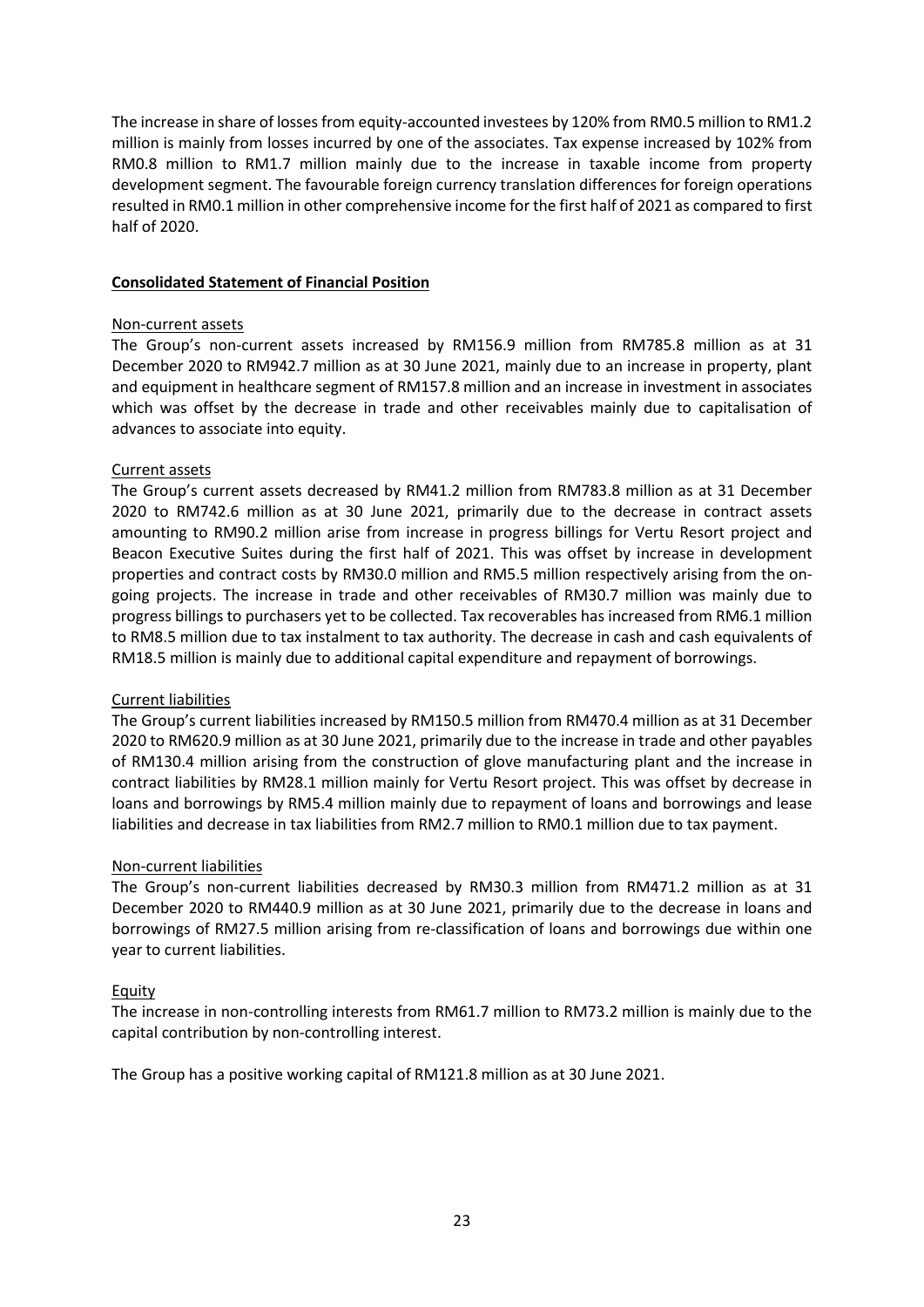#### **Consolidated Statement of Cash Flows**

The Group recorded net cash generated from operating activities of RM89.5 million for the first half of 2021, which comprised operating cash inflows after working capital changes of RM96.0 million and tax payments of RM6.5 million. The net cash inflow from operations was mainly due to the increase in progress billings of Vertu Resort project and Beacon Suites.

Net cash used in investing activities amounted to RM68.7 million which was mainly for the acquisition of property, plant and equipment for the healthcare segment and additional investment in associate of RM1.1 million.

Net cash outflow from financing activities amounted to RM39.1 million being repayment of loans and borrowings and lease liabilities of RM56.7 million, and interest cost paid to financial institution RM15.5 million. This was offset by proceeds from loans and borrowings of RM21.3 million, capital contribution and advance from non-controlling interest amounted to RM2.6 million and RM9.2 million respectively.

#### **3. Where a forecast, or a prospect statement, has been previously disclosed to shareholders, any variance between it and the actual results**

In the Company's Annual Report for the financial year ended 31 December 2020 under the Message from the President & Group CEO section ("Annual Report FY2020"), it was stated that the completion of Vertu Resort and Beacon Executive Suites is expected to be a positive contributor towards the Group's FY2021 financial results. This prospect statement has been met as Vertu Resort and Beacon Executive Suites are the main contributors to the Group revenue for first half of 2021.

It was also stated in the Annual Report FY2020 that the Group intends to launch four projects in 2H 2021 catering to a wide spectrum of the community namely, the second phase of Viluxe and a brand new residential development in Aspen Vision City, Batu Kawan, Penang; a high-rise development in Tanjung Bungah, Penang and a serviced apartment in Kajang, Selangor. However, given the continued fluidity of the Covid-19 situation and political uncertainty in Malaysia, the Group will take a cautious approach to delay these project launches and instead concentrate on the construction and sale of its existing projects, Vivo Executive Apartment and Viluxe. If market momentum permits, the Group targets to launch the second phase of Viluxe at Aspen Vision City, Batu Kawan in second half of FY2021.

It was further stated in the Annual Report FY2020 that the Company's subsidiary, Aspen Glove Sdn. Bhd. ("AGSB") plans to commence production of Phase 1(b) from July 2021 which will take the total production capacity from Phase 1(a) and 1(b) to reach 3.5 billion pieces of gloves per annum. In addition, it was stated in the Company's announcement dated 17 May 2021 that AGSB has commenced the construction of Phase 2 of the manufacturing facility in April 2021 and the construction is expected to be completed by October 2021. It was also stated that the completion of Phase 2 will bring the total annual production capacity of AGSB to approximately 7 billion gloves per annum and production of gloves under Phase 2 is expected to commence in stages from Q4 2021 onwards and achieve full production capacity by 1Q 2022 with 24 production lines. However, there has been a slight delay in the machinery installations of AGSB's Phase 1(b) to include 6 additional lines. Although the piling works for Phase 2 of AGSB's manufacturing facility have been completed, the main building works have been delayed. These delays are mainly contributed by disruption of the supply chain due to the imposition of enhanced movement control orders in the states of Kuala Lumpur and Selangor, where the majority of the skilled manpower and machinery are sourced for AGSB's expansion plans. Notwithstanding, AGSB's general contractors and specialist contractors are currently working around the clock to catch up on the delay. The Group now expects AGSB to commence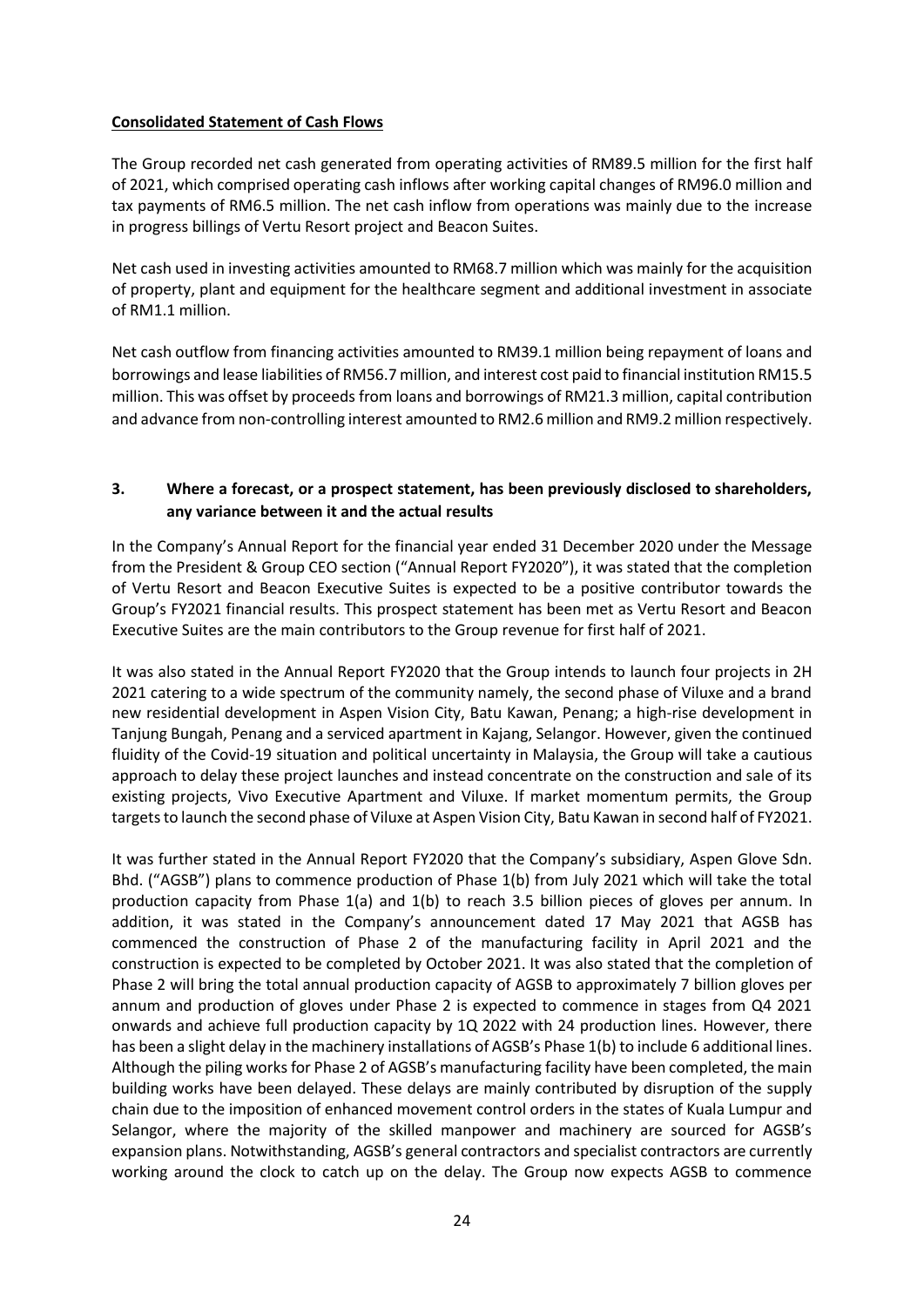production of Phase 1(b) from Q4 2021 which will take the total production capacity from Phase 1(a) and 1(b) to reach 3.5 billion pieces of gloves per annum. Whereas Phase 2 is now expected to commence in stages from 3Q 2022. AGSB is also reviewing the product mix and strategy.

It was also stated in the Annual Report FY2020 that the Group targets to open another four Kanada-Ya outlets in Singapore at various strategic locations in 2021. However, the Group has decided to slow down the expansion plan to conserve cash due to the pandemic and open only one new outlet in Singapore in 2021. The Group will closely monitor the situation and alter its expansion plan to catch the timing of recovery.

The Company has issued a profit guidance whereby the Group is expected to report a consolidated net loss in respect of the half year ended 30 June 2021 which was announced on 30 July 2021. The Group's financial results for the half year ended 30 June 2021 is in line with the profit guidance.

## **4. A commentary at the date of the announcement of the significant trends and competitive conditions of the industry in which the Group operates and any known factors or events that may affect the Group in the next operating period and the next 12 months**

Malaysia's gross domestic product ("GDP") marginally declined 0.5 per cent in the first quarter of 2021, and continues its recovery from a decrease of 3.4 per cent in the preceding quarter, as reported by the Department of Statistics Malaysia. <sup>(1)</sup> The World Bank has slashed its GDP growth projection for Malaysia for the second time to 4.5% in 2021; from 6% estimated in March 2021 and 6.7% in December 2020 after taking into account a flare-up in Covid-19 infections and slower-than-expected vaccine rollout. (2)

The spike of Covid-19 cases following the new wave of infections since the fourth quarter of 2020 prompted the Government of Malaysia to reinstate the conditional movement control order in various states. Subsequently, the worsening of the pandemic led to the re-imposition of Movement Control Order ("MCO") 2.0 in six states since 13th January 2021 and was expanded to almost all states in May 2021, dubbed MCO 3.0. Nevertheless, MCO 2.0 and MCO 3.0 allowed more economic sectors to operate with strict Standard Operating Procedure ("SOP") compared to MCO 1.0 and lessened the negative impact on the country's GDP.<sup>(3)</sup> As Malaysia's Covid-19 figures remained on the upward trend, the Government of Malaysia imposed the Full Movement Control Order ("FMCO") from 1 June 2021 to 14 June 2021 but was subsequently extended indefinitely. During the FMCO Period, all economic sectors were not allowed to operate except for essential economic and services sectors listed by the National Security Council ("NSC") of Malaysia. Due to the impact of the FMCO, Malaysia's GDP is expected to once again be revised downwards.<sup>(4)</sup>

To steer the nation out of the pandemic, the Government of Malaysia announced the four-phase National Recovery Plan ("NRP") from 29 June 2021. The NRP, which has four phases that will transition in stages, will depend on three specific threshold indicators namely the daily Covid-19 case average numbers, the capacity of the public health system and the vaccination rate. Under Phase One of the NRP, the FMCO is maintained, and all social and economic activities are not allowed to operate except for the essential sectors listed in the positive list issued by the NSC. The essential private sectors are only allowed to operate using 60% of the workforce, including operations and management staff. Malaysian states that are successful in achieving the three threshold indicators will transition from Phase One to Phase Two that will allow essential private sectors to increase their manpower to 80% subject to, inter alia, compliance with Covid-19 SOPs.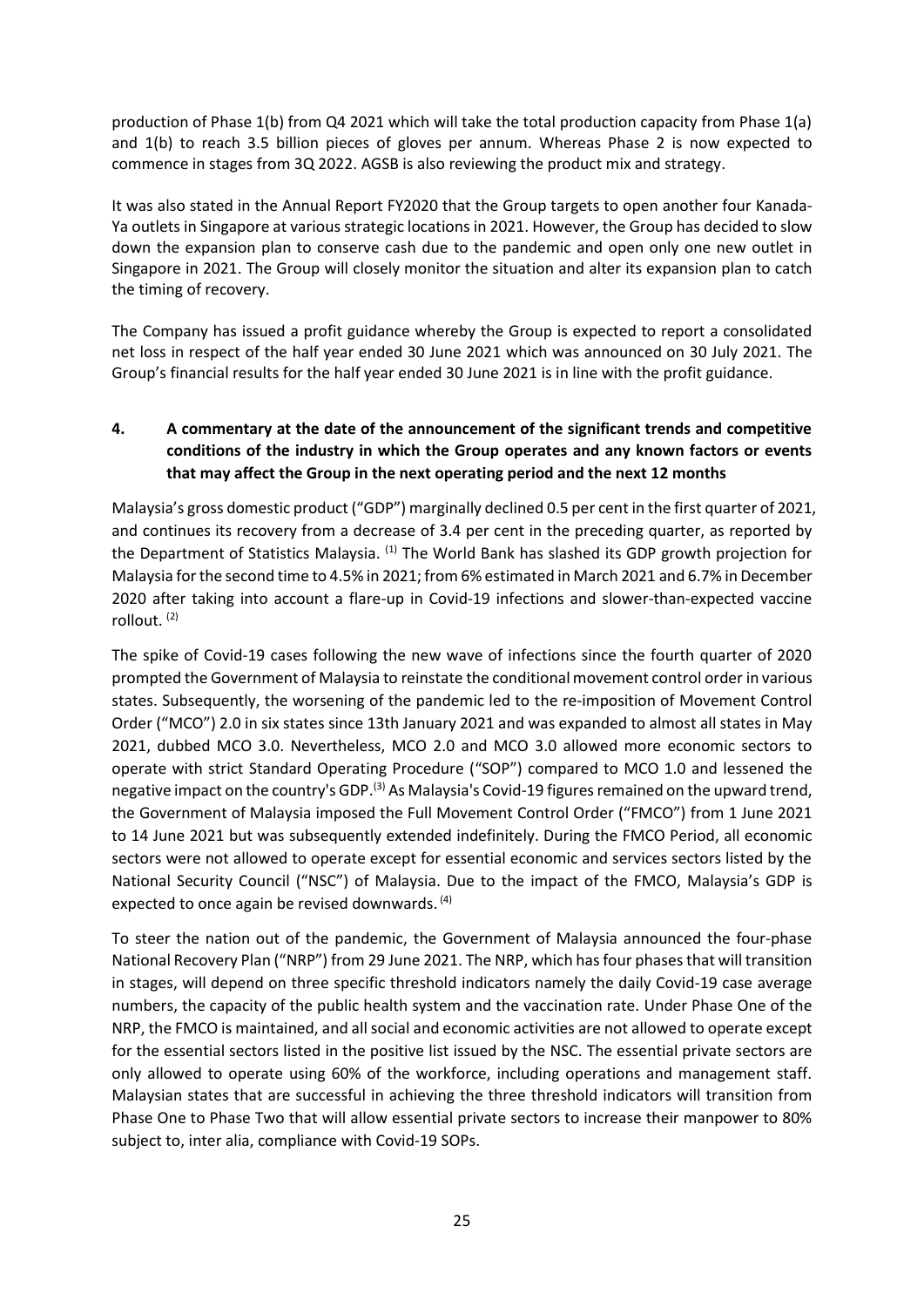Malaysia's economic health is expected to recover gradually as the nation shifts to Phase Two of the NRP in July and August and Phase Three in September and October 2021, with more sectors to be allowed to resume operations.<sup>(5)</sup> The National Covid-19 Immunisation Programme (PICK) is also expected to restore business confidence and improve the country's economic growth. <sup>(6)</sup>

The local property market is expected to turnaround in the second half of 2021, provided the Covid-19 situation improves. To aid the property industry, the Government of Malaysia had announced several stimulus packages, including the reduction of the Overnight Policy Rate and re-introduction of house ownership campaign that make home ownership more affordable.

Despite the tough operating environment, the Group had successfully completed its two residential developments, namely Vertu Resort and Beacon Executive Suites and had delivered vacant possession in the 1st half of 2021.

The Group will take a cautious approach to delay its project launches and instead concentrate on the construction and sale of its existing projects, Vivo Executive Apartment and Viluxe. If market momentum permits, the Group targets to launch the second phase of Viluxe at Aspen Vision City, Batu Kawan in second half of FY2021. The Group is cautiously optimistic that demand for property will be sustainable, given the strategic location and right pricing of its properties.

For the Group's healthcare sector, AGSB has met all of its milestones and commenced the commercial production of gloves under Phase 1(a) on 10 May 2021. AGSB's first shipment of gloves was shipped out on 29 May 2021. However, there has been a slight delay in the machinery installations of AGSB's Phase 1(b) to include 6 additional lines and construction of Phase 2 of AGSB's manufacturing facility. The Group now expects AGSB to commence production of Phase 1(b) from Q4 2021 which will take the total production capacity from Phase 1(a) and 1(b) to reach 3.5 billion pieces of gloves per annum. Whereas Phase 2 is now expected to commence in stages from 3Q 2022. AGSB is also reviewing the product mix and strategy. With the secured sales of the entire production capacity for AGSB's Phase 1(a) in 2021 and commercialization of Phase 1(b), the Group expects AGSB to be able to generate consistent revenue and make a positive contribution towards the Group's financial results for the second half of 2021.

AGSB is currently based in the state of Kedah and is subject to the Covid-19 restriction under Phase One of the NRP. Accordingly, AGSB is still operating with only 60% of its overall manpower capacity on a 24/7 basis using 3 teams working 8-hour shifts with strict adherence to SOP. AGSB will increase its manpower to 80% once the state of Kedah transitions to Phase Two of the NRP. At the same time, AGSB is working closely with itssuppliers and trade partners to ensure minimal supply chain disruption to its production schedule during this period. The Group will also continue to execute cost optimisation initiatives to deliver efficiencies and savings and at the same time strengthen AGSB's brand.

Whereas, in Singapore, where the Group's food and beverage ("F&B") sector is based, the Multi-Ministry Taskforce ("MMT") had earlier announced the reversion to Phase Two (Heightened Alert) ("P2HA") measures from 22 July 2021 to 18 August 2021 ("P2HA Period") to overcome new Covid-19 infection clusters in Singapore. During the P2HA Period, all dining-in at F&B establishments was disallowed. However, following a mid-point review of the P2HA measures, MMT has allowed some easing of the measures in two steps including the resumption of dining-in at F&B establishments for fully vaccinated groups. The first step will take effect from 10 August 2021, and the second step from 19 August 2021, if Covid-19 infection numbers remain stable. Accordingly, the Company's subsidiary, Kanada-Ya SG Pte. Ltd is now able to cater to dine-in customers on top of providing take-out and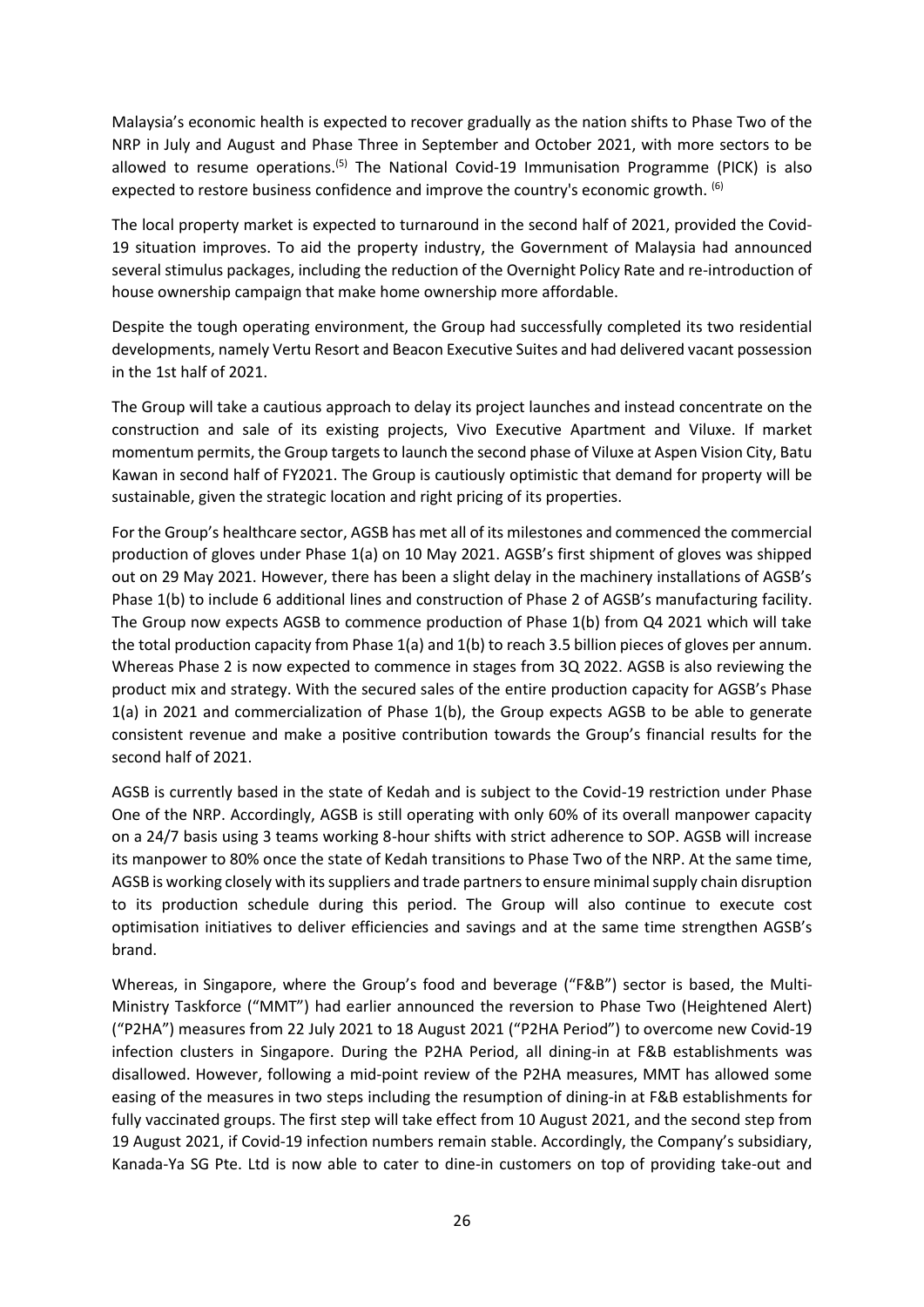delivery options at its four existing Kanada-Ya outlets. Due to the strong support from patrons, the Group targets to open another outlet in Singapore in 2021.

Overall, the Group expects the operating environment to remain challenging and uncertain. Nonetheless, the Group will continue with its prudent and professional management approach to ensure the delivery of satisfactory performance in the second half of the year whilst consolidating its market position and strengthening its competitive edge to seize any opportunities which may emerge when the situation improves.

- (1) [https://www.dosm.gov.my/v1/index.php?r=column/cthemeByCat&cat=100&bul\\_id=dUl6ZW5Z](https://www.dosm.gov.my/v1/index.php?r=column/cthemeByCat&cat=100&bul_id=dUl6ZW5ZaTMycTV4bW51d0NlWWYzUT09&menu_id=TE5CRUZCblh4ZTZMODZIbmk2aWRRQT09) [aTMycTV4bW51d0NlWWYzUT09&menu\\_id=TE5CRUZCblh4ZTZMODZIbmk2aWRRQT09](https://www.dosm.gov.my/v1/index.php?r=column/cthemeByCat&cat=100&bul_id=dUl6ZW5ZaTMycTV4bW51d0NlWWYzUT09&menu_id=TE5CRUZCblh4ZTZMODZIbmk2aWRRQT09)
- (2) [https://www.theedgemarkets.com/article/world-bank-cuts-malaysias-2021-gdp-growth](https://www.theedgemarkets.com/article/world-bank-cuts-malaysias-2021-gdp-growth-projection-45-amid-covid19-flareup)[projection-45-amid-covid19-flareup](https://www.theedgemarkets.com/article/world-bank-cuts-malaysias-2021-gdp-growth-projection-45-amid-covid19-flareup)
- (3) [https://www.mof.gov.my/en/news/press-citations/tightened-mco-3-0-to-have-1-0-pct-impact](https://www.mof.gov.my/en/news/press-citations/tightened-mco-3-0-to-have-1-0-pct-impact-on-gdp-tengku-zafrul)[on-gdp-tengku-zafrul](https://www.mof.gov.my/en/news/press-citations/tightened-mco-3-0-to-have-1-0-pct-impact-on-gdp-tengku-zafrul)
- (4) [https://www.theedgemarkets.com/article/govts-official-gdp-forecast-be-revised-downwards](https://www.theedgemarkets.com/article/govts-official-gdp-forecast-be-revised-downwards-says-finance-minister)[says-finance-minister](https://www.theedgemarkets.com/article/govts-official-gdp-forecast-be-revised-downwards-says-finance-minister)
- (5) [https://www.theedgemarkets.com/article/malaysias-economic-health-gradually-recover](https://www.theedgemarkets.com/article/malaysias-economic-health-gradually-recover-national-recovery-plan)[national-recovery-plan](https://www.theedgemarkets.com/article/malaysias-economic-health-gradually-recover-national-recovery-plan)
- (6) [https://www.dosm.gov.my/v1/index.php?r=column/cthemeByCat&cat=100&bul\\_id=dUl6ZW5Z](https://www.dosm.gov.my/v1/index.php?r=column/cthemeByCat&cat=100&bul_id=dUl6ZW5ZaTMycTV4bW51d0NlWWYzUT09&menu_id=TE5CRUZCblh4ZTZMODZIbmk2aWRRQT09) [aTMycTV4bW51d0NlWWYzUT09&menu\\_id=TE5CRUZCblh4ZTZMODZIbmk2aWRRQT09](https://www.dosm.gov.my/v1/index.php?r=column/cthemeByCat&cat=100&bul_id=dUl6ZW5ZaTMycTV4bW51d0NlWWYzUT09&menu_id=TE5CRUZCblh4ZTZMODZIbmk2aWRRQT09)

#### **5. Use of disbursement from Convertible Loan**

The Company refers to the disbursement amounting to USD\$10.89 million (excluding arranger fee of USD\$0.11 million) from the acceptance of a Convertible Loan from Haitong International Financial Products (Singapore) Pte. Ltd. ("Lender") as announced on 20 May 2018 and 19 October 2018.

On 9 June 2021, the Company had obtained a letter of agreement from the Lender to extend the loan tenure to 19 August 2021 subject to the loan being reduced to USD6.0 million ("Reduced Loan"), upon the terms and conditions of the letter of agreement. The Reduced Loan shall only be used for financing of investment in Global Vision Logistics Sdn. Bhd. for the development of a logistics hub is Shah Alam.

As at the date of this announcement, the Group had repaid in cash, USD3.0 million of the outstanding Reduced Loan and the remaining balance of USD3.0 million will be fully repaid in cash by September 2021, as agreed with the Lender.

As at the date of this announcement, the status on the use of disbursements from the Convertible Loan is as follows:

| Use of Net Disbursement from Convertible Loan    | <b>Amount</b><br>allocated<br>USD\$'000 | Amount<br>utilised<br>USD\$'000 | <b>Balance</b><br>USD\$'000 |
|--------------------------------------------------|-----------------------------------------|---------------------------------|-----------------------------|
| Investment in Global Vision Logistics Sdn. Bhd.  | 5.445                                   | $(1,395)^{(1)}$                 | 4,050                       |
| <b>Construction of Central Park</b>              | 3,267                                   | $(3,267)^{(2)}$                 |                             |
| Investment in Bandar Cassia Properties (SC) Sdn. |                                         |                                 |                             |
| Bhd.                                             | 2.178                                   | $(2,178)^{(3)}$                 | $\overline{\phantom{a}}$    |
| <b>Total</b>                                     | 10,890                                  | (6, 840)                        | 4,050                       |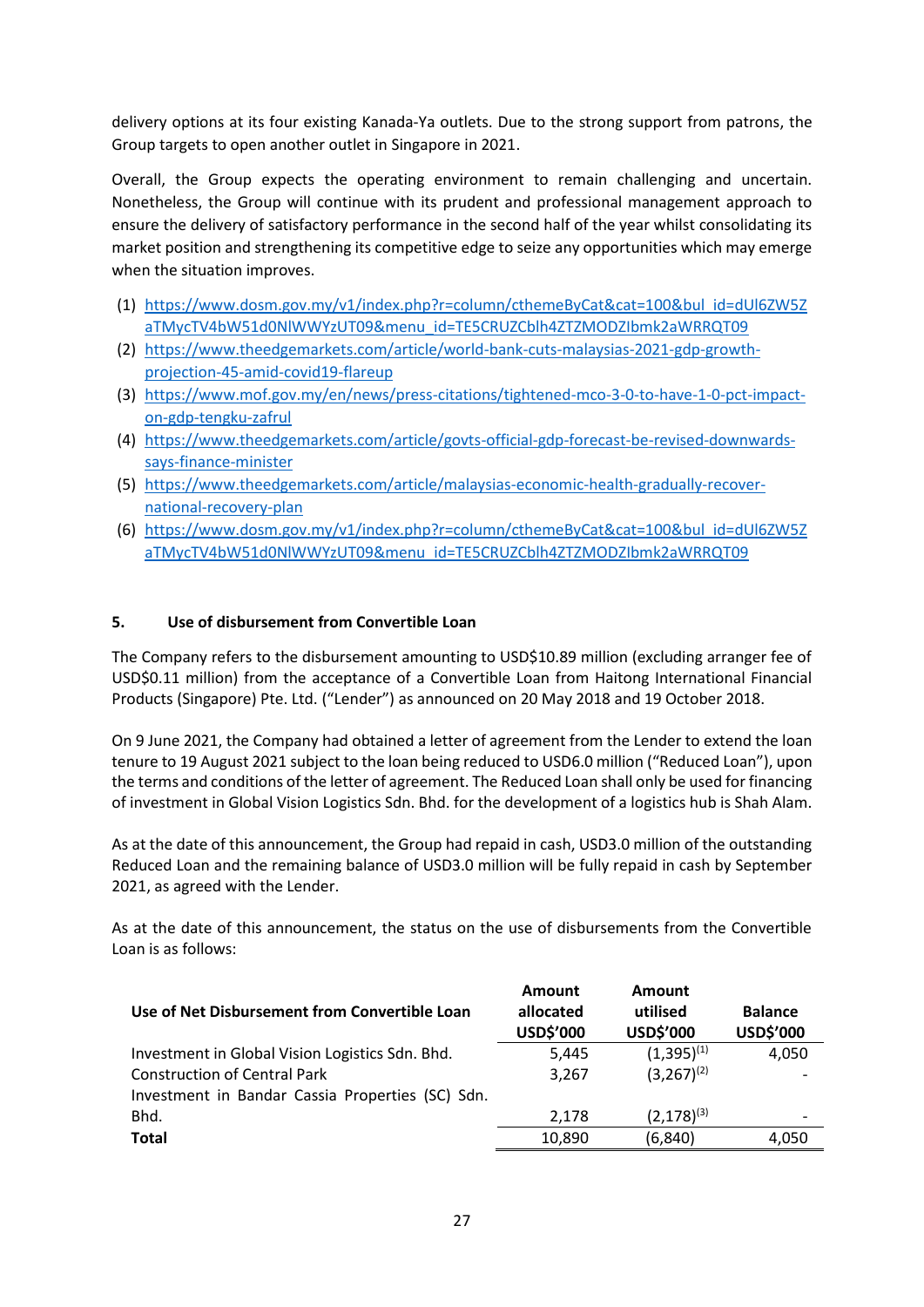Notes:

- (1) USD\$1.40 million utilised for investment in Global Vision Logistics Sdn. Bhd. which intends to develop a sustainable integrated logistics and warehousing hub as announced on 13 June 2018.
- (2) USD\$3.27 million utilised for the construction of Central Park located in Aspen Vision City.
- (3) USD\$2.18 million utilised for investment in Bandar Cassia Properties (SC) Sdn. Bhd. which intends to construct the Regional Integrated Shopping Centre.
- (4) The exchange rate as at 28 January 2019 of RM4.1080: USD\$1.00 is used for the above compilation.

The above utilisations are in accordance with the intended use of the proceeds from the Convertible Loan and percentage allocated, as stated in the announcement dated 20 May 2018 and supplemental deed dated 27 October 2020.

The Board will continue to update in periodic announcements on the utilisation of the proceeds from the Convertible Loan as and when the proceeds are materially disbursed and provide a status report on such use in its annual report and its half yearly and full year financial results announcements.

#### **6. Use of proceeds from Private Placement**

The Company refers to the net proceeds amounting to S\$23.68 million (excluding placement expenses of approximately S\$0.12 million) raised from the private placement which was completed on 18 November 2020.

As at the date of this announcement, the status on the use of the proceeds from the private placement is as follows:

| Use of Net Proceeds from Private Placement         | Amount<br>allocated<br>S\$'000 | Amount<br>utilised<br>S\$'000 | <b>Balance</b><br>S\$'000 |
|----------------------------------------------------|--------------------------------|-------------------------------|---------------------------|
| Capital expenditures for the growth of the Group's |                                |                               |                           |
| business                                           | 18,944                         | $(18,944)^{(1)}$              | ۰                         |
| General working capital purposes                   | 4.736                          | $(4,736)^{(2)}$               | $\overline{\phantom{0}}$  |
| Total                                              | 23,680                         | (23,680)                      | $\overline{\phantom{0}}$  |

Notes:

(1) S\$18.94 million utilised for investment in Aspen Glove Sdn. Bhd. The exchange rate as at 31 December 2020 of RM3.0396: S\$1.00 is used for the above compilation.

(2) S\$4.74 million utilised for working capital consist of professional and consultancy payment of S\$0.54 million, repayment of loan and borrowing including interest amounting to S\$2.70 million, investment in subsidiary (Kanada-Ya) amounting to S\$0.74 million and S\$0.76 million for general operational and administrative expenses. The exchange rate as at 31 December 2020 of RM3.0396: S\$1.00 is used for the above compilation.

The proceeds from the private placement has been fully utilised and no more outstanding balance unutilised. As such, this concluded the update on the use of the proceeds from the private placement.

#### **7. Dividend**

#### **(a) Current Financial Period Reported On: Any dividend declared for the current financial period reported on?**

No dividend was declared for the current financial period reported on.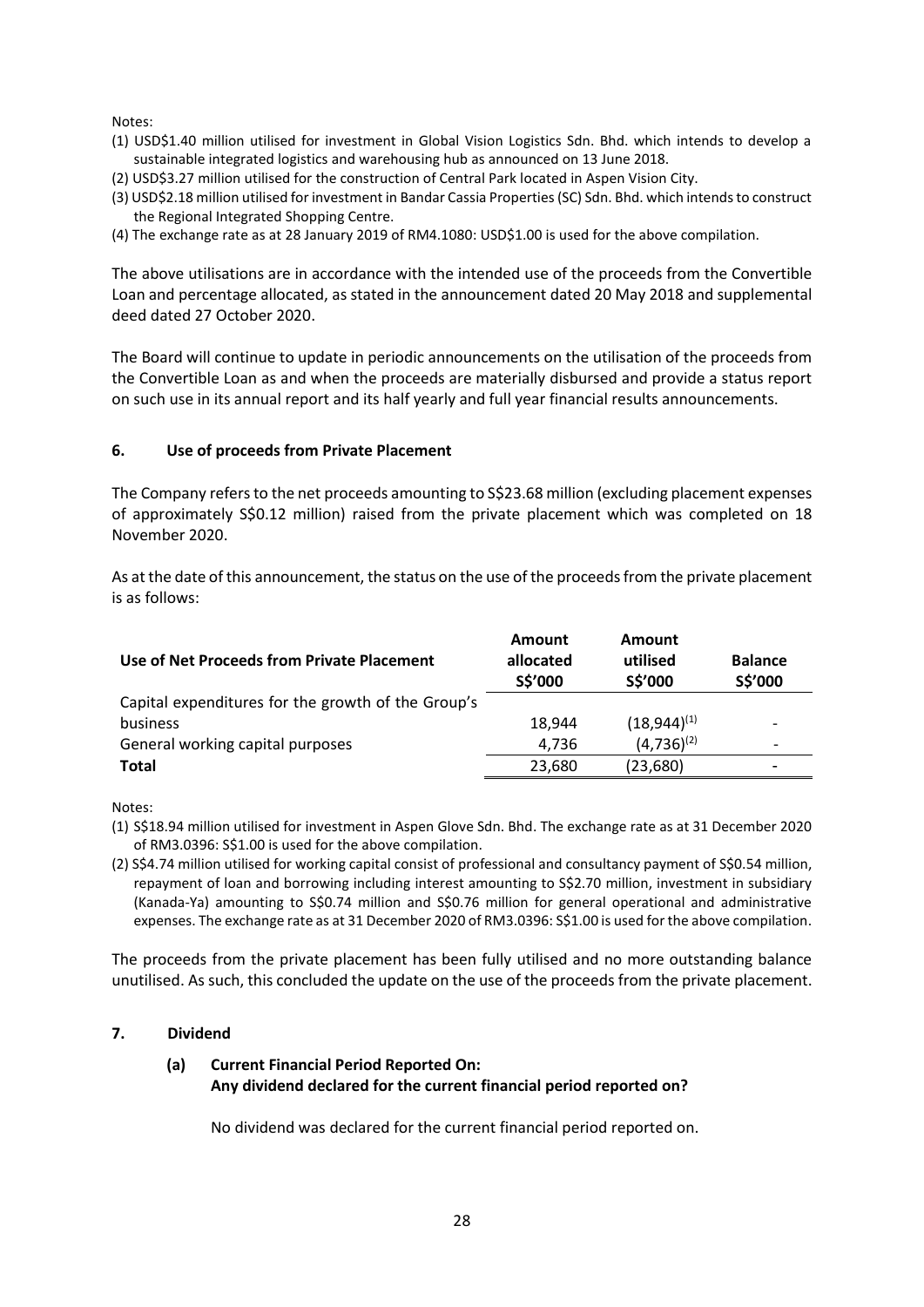#### **(b) Corresponding Period of the Immediately Preceding Financial Year: Any dividend declared for the corresponding period of the immediately preceding financial year?**

No dividend was declared for the corresponding period of the immediately preceding financial year.

#### **(c) Whether the dividend is before tax, net of tax or tax exempt.**

Not applicable.

#### **(d) Date payable:**

Not applicable.

#### **(e) Books closure date:**

Not applicable.

### **7.1 If no dividend has been declared/recommended, a statement to that effect and the reason(s) for the decision**

No dividend has been declared or recommended as the management plans to conserve cash in this soft property market. The Board may declare the payment of dividends when the property market conditions improve and are more favourable.

#### **8. Interested person transactions ("IPT")**

The Group does not have an existing general mandate from shareholders for IPT. There are no IPTs during the financial period under review.

#### **9. Confirmation that the issuer has procured undertakings from all its directors and executive officers pursuant to Rule 720(1)**

The Company confirms that it has procured undertakings from all its directors and executive officers pursuant to Rule 720(1).

#### **10. Disclosure of acquisition (including incorporations) and sale of shares under Mainboard Rule 706A.**

The Company had incorporated the following subsidiary during the six months ended 30 June 2021:

| No.      | Subsidiary                | Date of announcement | <b>Announcement Reference</b> |
|----------|---------------------------|----------------------|-------------------------------|
| <b>.</b> | AG Medical Tech Sdn. Bhd. | 18 February 2021     | l SG210218OTHRAXYG            |

Further details on the incorporation of the above subsidiary can be found in the Company's announcement released on the date as stated above.

There were no acquisitions and realisation of shares during the six months ended 30 June 2021.